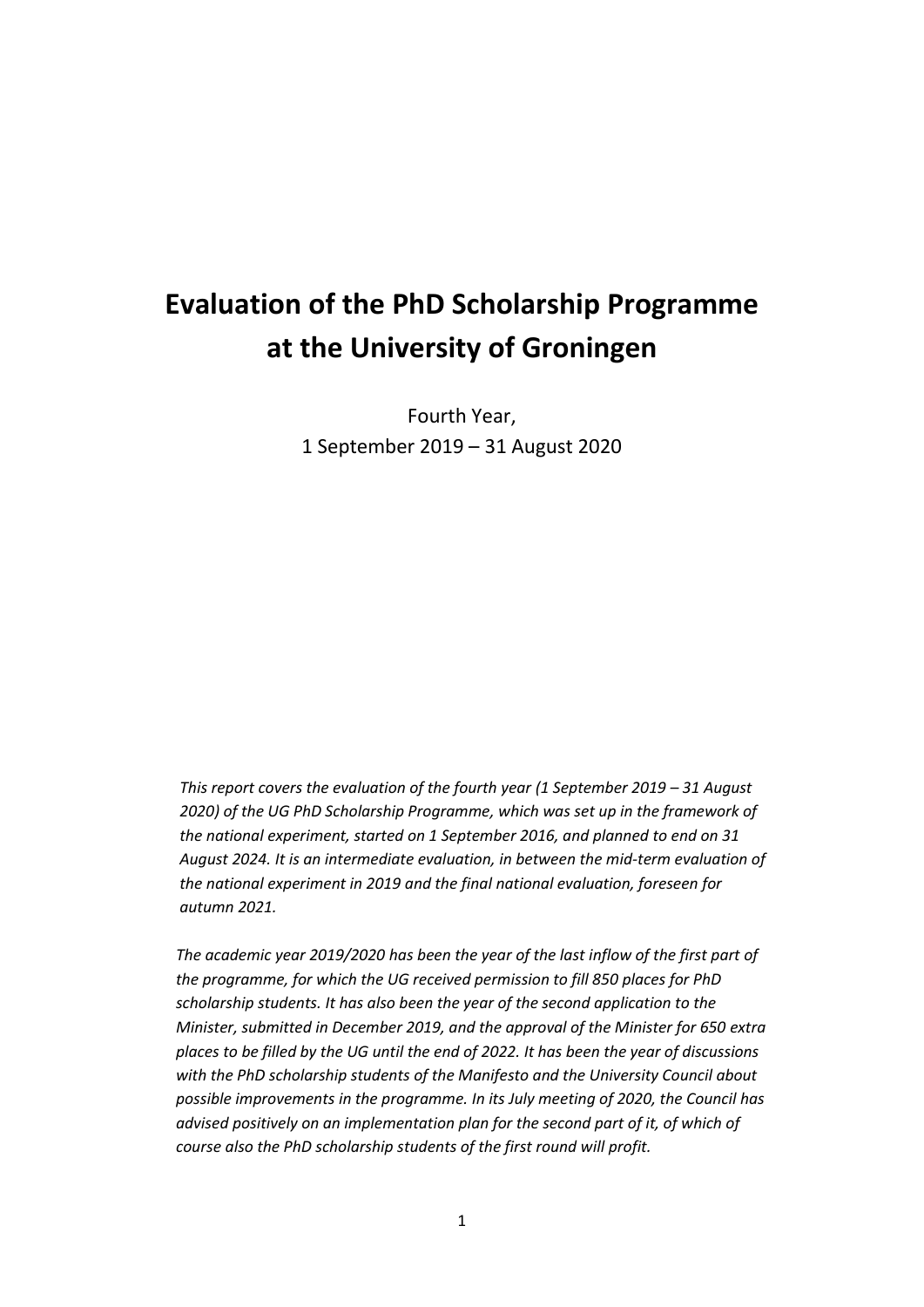# **Content**

| 3  |
|----|
| 5  |
| 6  |
| 7  |
| 8  |
| 9  |
| 11 |
| 12 |
| 13 |

|                                                                      | 14 |
|----------------------------------------------------------------------|----|
| Appendix 2. Administrative issues in regard to external institutions | 19 |
|                                                                      | 20 |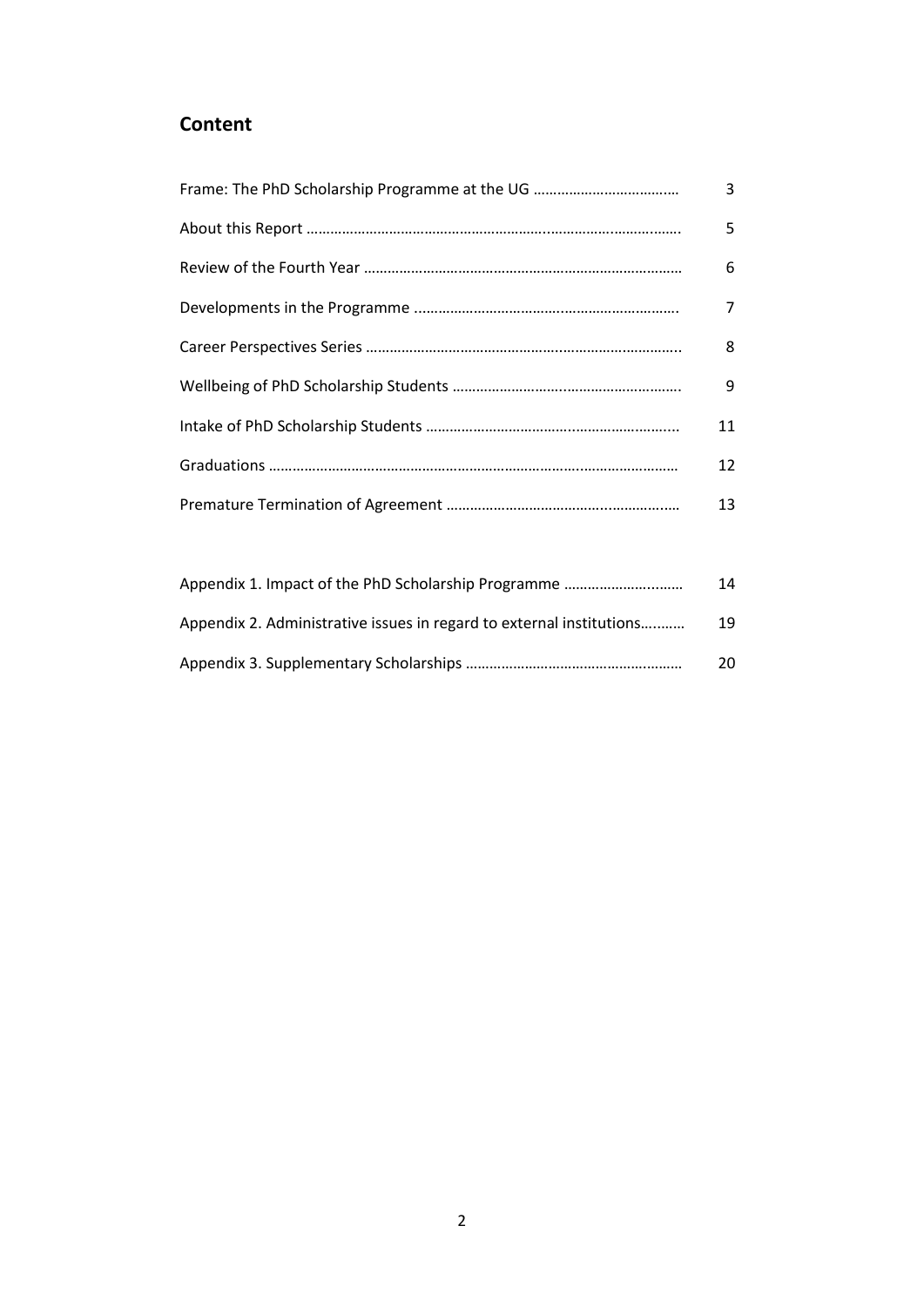### **The PhD Scholarship Programme at the UG**

On 8 January 2016, the Order in Council (AMvB: *[Algemene Maatregel van Bestuur](https://www.rug.nl/education/phd-programmes/phd-scholarship-programme/amvb-en.pdf)*) concerning the PhD Scholarship Experiment (*Besluit experiment promotieonderwijs*) was published and the first round for submitting proposals for participation was declared open. The University of Groningen (for 850 places) and the Erasmus University Rotterdam (for 15 places) submitted proposals and both proposals were approved. The national experiment runs from 1 September 2016 until 31 August 2024, with a planned final evaluation in the second half of 2021. The [PhD Scholarship Programme](https://www.rug.nl/education/phd-programmes/phd-scholarship-programme) in Groningen started with a first cohort of PhD scholarship students on 1 September 2016. It has been agreed with the University Council that the UG programme will be evaluated annually.

The three objectives of the PhD Scholarship Programme, as stipulated by the Order in Council, are: 1. to increase the number of PhD graduations;

2. to improve the opportunities for PhD students to formulate their own research proposals; 3. to continue to improve training programmes for PhD students, focusing specifically on preparing them for their future careers after graduation – regardless of whether they choose to work in academia or elsewhere.

A fourth, additional objective of the UG, as agreed with the University Council, is to create a sound legal and socially responsible status within the programme for *all* PhD students with a scholarship. This therefore includes international PhD students with a competitive scholarship from an international body.

In the UG PhD Scholarship Programme both full scholarships and supplementary scholarships (topups) are given. The latter are given to international PhD students with a scholarship from their home country or from an (inter)national foundation. These top-ups supplement the PhD student's own scholarship to a net amount equal to that of PhD scholarship students with a full scholarship. Both types of scholarships can also be used in sandwich programmes with other universities.

PhD scholarship students have student status, but for their payment, the UG uses the 'notional' fiscal scheme for tax and social security. Therefore, social security premiums are paid for them, which means that they are insured for these social services, including having the right to benefits. The PhD scholarship students do not pay pension contributions and they do not receive a year-end bonus or holiday pay. Due to this system, also the international PhD students receiving a top-up are offered good living conditions with social security.

The Minister decided that as of 1 January 2019, supplementary (top-up) scholarships to international scholarship PhD students may be paid using the notional fiscal scheme also outside the national experiment. Therefore, since that date, the UG can provide top-up scholarships without having to include them in the quota assigned by the Minister. Nevertheless, the UG has decided that PhD students receiving a top-up outside the quota have the same rights, duties, and total net income as their colleagues with a top-up who started before January 2019.

The Board of the UG supports the PhD scholarship positions through the Ubbo Emmius programme and has tasked the Dean of Graduate Studies with the implementation of the programme. A PhD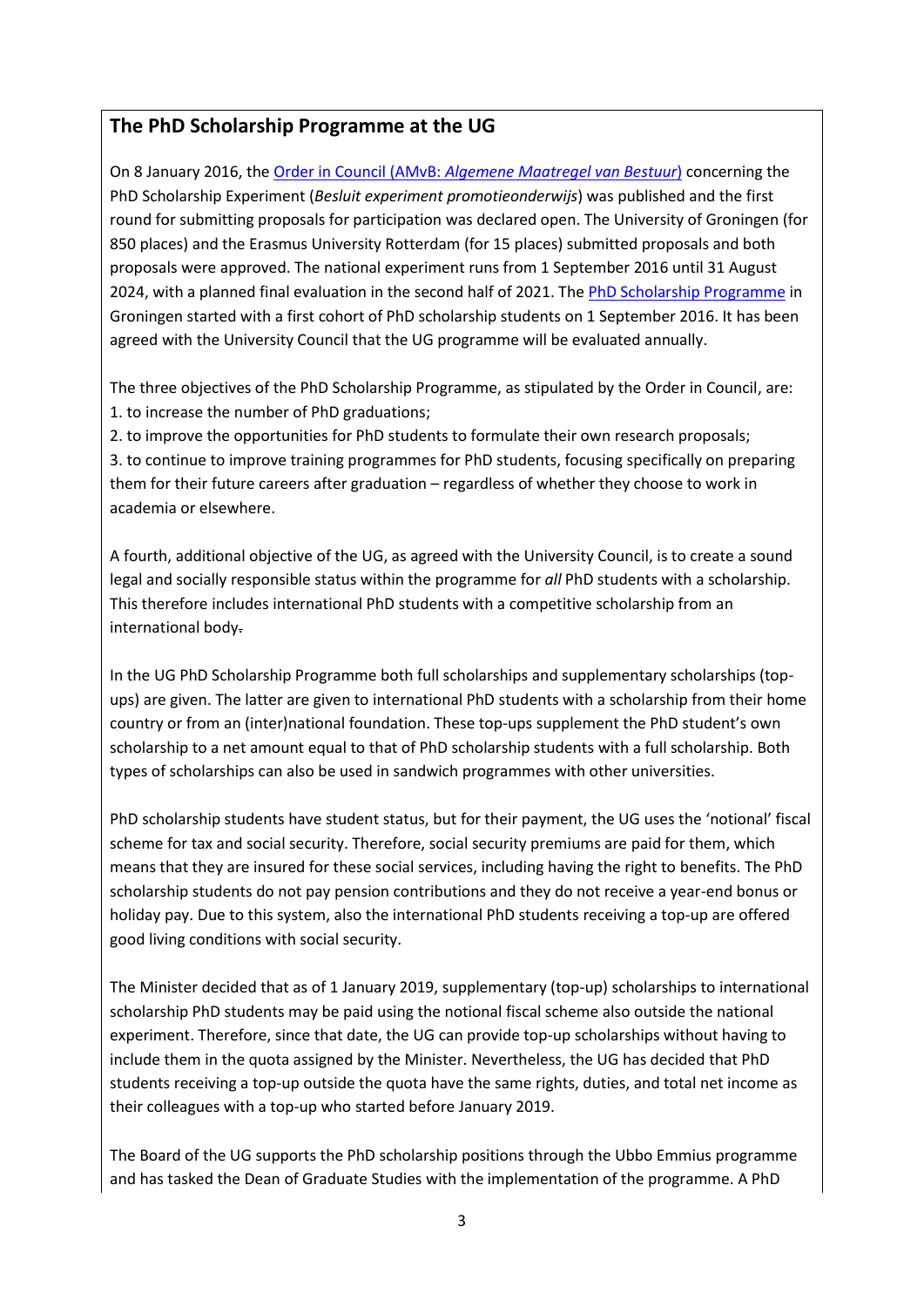Scholarship Desk was created to deal with all administrative issues concerning PhD scholarship students. As all UG PhD students, PhD scholarship students are part of their faculty's Graduate School. The Dean of Graduate Studies coordinates the Graduate Schools, and monitors their actions to help PhD students to acquire dedicated research and generic skills, to finish their thesis within the allotted time, to prevent unnecessary drop-outs, and to prepare them for a career as a scientist, both in- and outside academia. The Dean of Graduate Studies regularly reports to the Board of the University on the progress of the programme.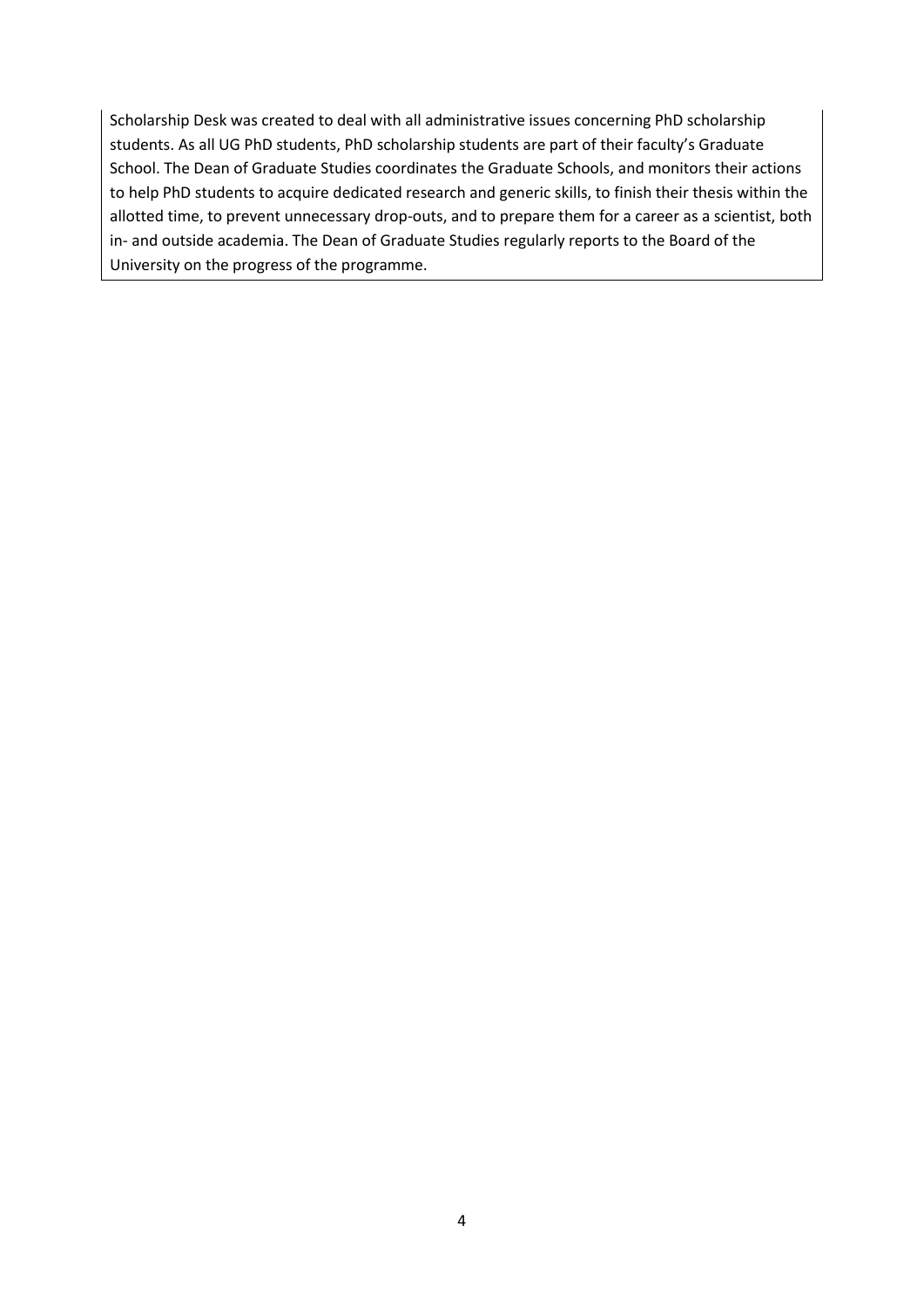# **About this Report**

We shall start this report with a review of the fourth year of the programme and a discussion on the developments, difficulties and achievements. Subsequently, we discuss the progress within the Career Perspectives Series (CPS), which has been set up in the framework of the third objective, *i.e.* to improve the preparation of PhD students for future careers after graduation, inside or outside academia.

The University of Groningen conducts surveys among PhD students to receive input where improvements of the PhD programme are needed and to see if measures taken based on previous survey results produce effects. During the reporting period considered here, there was no edition of the general, biennial UG PhD Survey, but we did have the second edition of the PhD Wellbeing Survey in May 2020. Out of this, we present a number of the key results in a comparison between PhD scholarship students and other PhD students.

Finally, we shall present the numbers of incoming PhD scholarship students of the first four years, the numbers of graduations, including the careers started after the graduations, and the numbers concerning premature termination of contract.

In Appendix 1, we shall provide the updated information, as requested by the Minister in the Order in Council to be included in the final evaluation, as to

- whether there were changes in the PhD student intake since 1 January 2016 in terms of type of student, country of origin and educational field;

- whether the university awarded more PhD degrees as a result of the programme (compared to the period 2010-2016; objective 1), and, if so, whether this differed for each educational field; - whether the number of PhD graduates and the number of PhD students has changed since 1 January 2016 in terms of category, country of origin and educational field.

In Appendix 2, we shall discuss a few administrative issues in regard to external institutions like UWV and SVB.

Finally, in Appendix 3, we shall give the total numbers of top-up scholarships during the first four years of the PhD Scholarship Programme, of which part is not officially included in the evaluation of the experiment.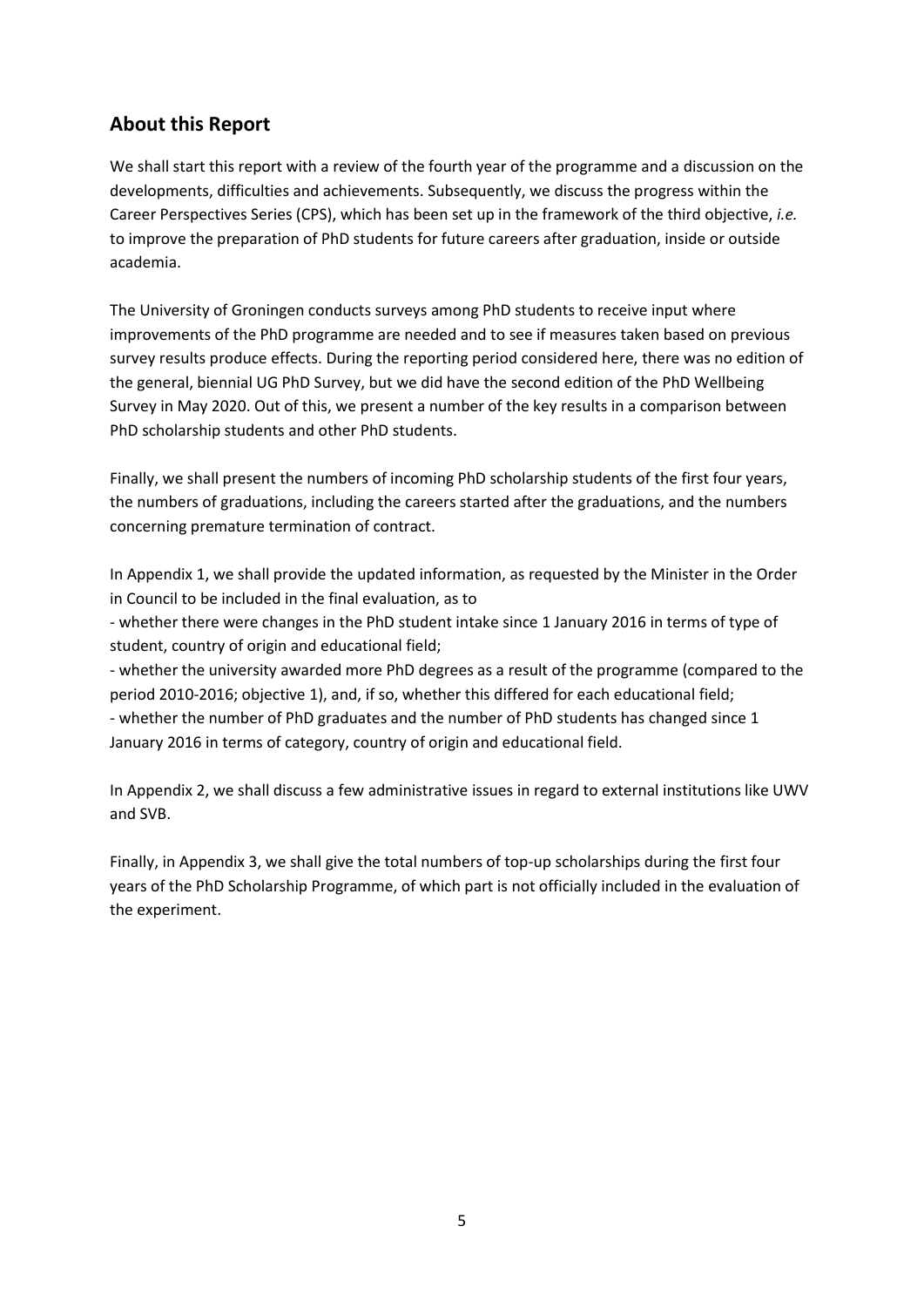# **Review of the Fourth Year**

As a follow-up of the national mid-term evaluation [\(CHEPS report,](https://www.rug.nl/education/phd-programmes/phd-scholarship-programme/about/interim-evaluation-experiment-may-2019.pdf) issued in May 2019), the Minister indicated in her letter to Parliament of 28 June 2019 that this mid-term evaluation was positive and in her letter of 18 September 2019 she invited the UG (and other universities) to submit a proposal for a second round of applications, with a deadline on 1 January 2020. Due to the fact that the midterm evaluation of the national experiment was held one year later than planned (2019 instead of 2018), the UG already ran out of positions in the autumn of 2018. The Board had to adjust the Ubbo Emmius programme for the years 2019 and 2020 in such a way that also PhD students with employee status (*werknemerpromovendi*) would be subsidized, which led to an unwanted break in the UG policy. Though the UG could not guarantee the continuity it had wished for, it decided to take up the opportunity to extend the number of positions and prepare an application for the second round for 650 positions, on top of the 850 of the first round. The Erasmus University of Rotterdam, the other university that had participated in the first round, decided to discontinue its participation in the experiment because it chose to switch to top-ups instead of full scholarships. Universities that had not participated in the first round, were not allowed to participate in the second round, so the UG was the only applicant.

In the build-up of the second application, a group of UG PhD scholarship students composed a [Manifesto,](https://hetpnn.nl/wp-content/uploads/2019/12/Manifesto-against-experiment.pdf) in which apart from demanding to terminate the programme, they related the problems they faced with the experiment at the UG. The Board of the UG and the Dean of Graduate Studies discussed the points with the authors of the Manifesto and with the University Council.

For the second application (discussed by the Council on 12 December 2019), the Board of the UG wanted to additionally stimulate positioning of new projects in the context of its new strategic goals. Therefore, it divided the 650 new positions applied for into the following categories:

- a) 50 for interdisciplinary research within the 'major' societal themes of the UG that will be the strategic focus in the coming years:
	- i) Energy transition and climate adaptation,
	- ii) Healthy ageing for a healthy society,
	- iii) Digital society and technology,
	- iv) Governance and politics for a sustainable society;
- b) 50 for interdisciplinary research between two faculties, as previously done in the PhD scholarship positions assigned to the Young Academy Groningen;
- c) 90 for cooperation (sandwich construction) with societal partners;
- d) 210 for cooperation (sandwich construction) with international partners;
- e) 250 for research on faculty strategic themes and/or follow-up to a (research) master.

On 10 February 2020, the Minister informed the UG that it could fill 650 more positions in the course of three years (2020-2022).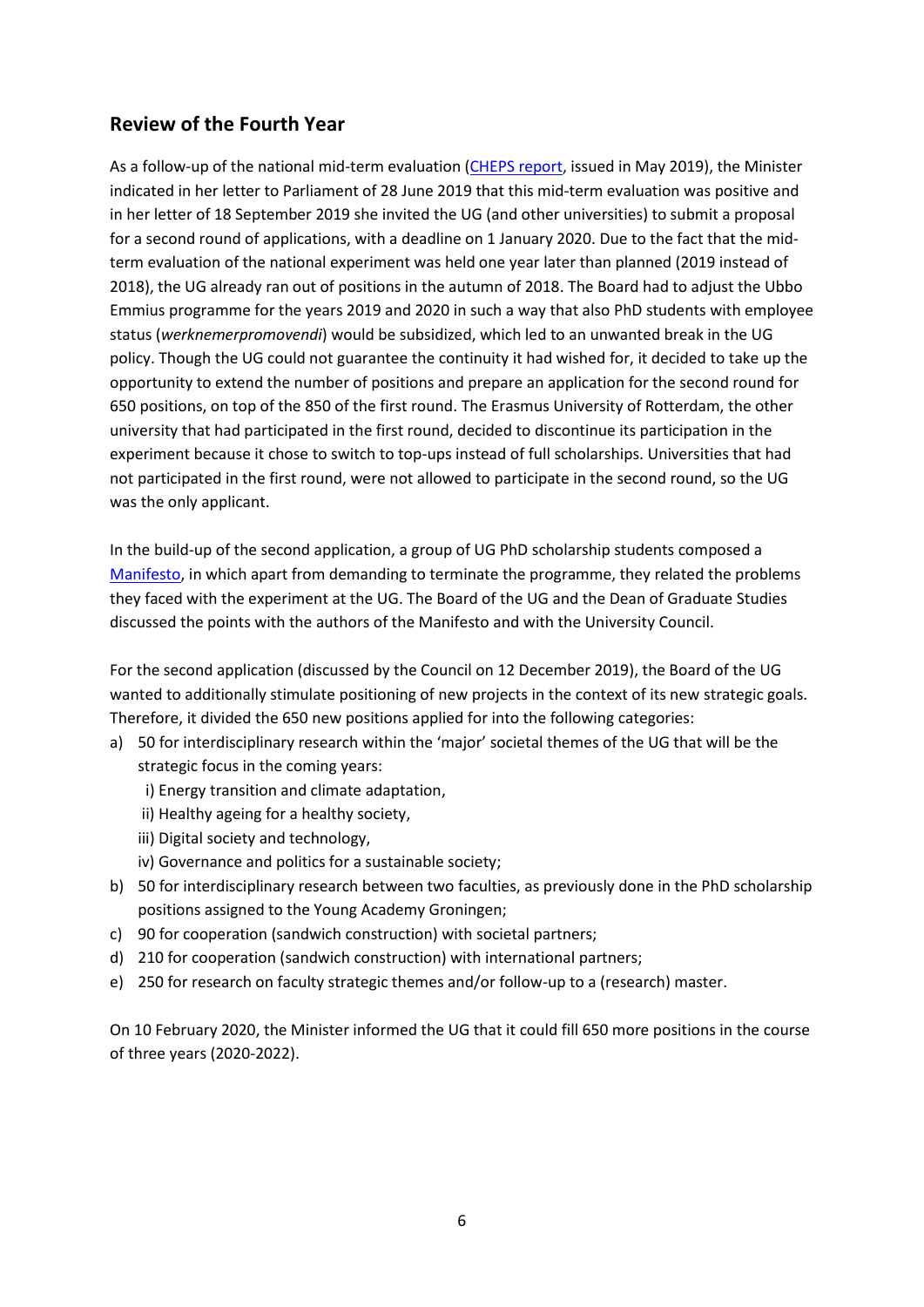During the first months of 2020, the Dean of Graduate Studies (prof. Lou de Leij, as of March followed up by prof. Petra Rudolf) had several discussions with the authors of the Manifesto, the Groningen Graduate Interest Network (GRIN) and a committee of University Council members. Possible improvements of the conditions for the PhD scholarship students figured prominently in these discussions. It became clear that in several cases, PhD scholarship students were not completely aware of their rights. In other cases, improvements possible within the rules and regulations that govern the UG programme were implemented, as described below.

In order to improve the way the modalities of the PhD scholarship are communicated, the Dean made [a new document](https://www.rug.nl/education/phd-programmes/phd-scholarship-programme/conditions-application/conditions-en.pdf) with the list of conditions, rights and duties of PhD scholarship students, in which also the adjusted conditions were included.

To enable prospective PhD (scholarship) students to better compare the conditions of a position offered to them with those of other types of PhD positions, a list of all important conditions of all types of PhD students at the UG was drawn up. Both documents were discussed and approved in the University Council meeting of 2 July 2020 and subsequently placed on the page of the UG website to substitute for the old list of conditions: [rug.nl/phd-scholarship](https://www.rug.nl/phd-scholarship) (choose 'Conditions and Application').

### **Developments in the Programme**

One of the major points of criticism in the annual midterm evaluation of the national experiment in 2019 was that the communication around the programme should be improved, and the discussions in spring 2020 mentioned above echoed this need. This is why the Dean has been working on an improved and more user-friendly website for the PhD Scholarship Programme, which will be implemented during the first months of 2021.

To assure a better communication and information flow, the Dean also realized the following:

- The differences between the conditions for PhD scholarship students and those for PhD students with employee status were discussed in informative meetings the Graduate Schools organized for their (research) master students and prospective PhD students.
- All organizers of bachelor and master courses at the UG were informed that PhD scholarship students cannot be obliged to teach and that it is forbidden for them to have a part-time teaching appointment at the UG or UMCG in combination with their scholarship.
- A communication about the (adjusted) conditions was sent to the PhD councils, with the request to inform the PhD (scholarship) students of their faculty.
- A meeting with representatives of the PhD councils of all faculties with the Dean was organized by GRIN and the Dean could further illustrate improvements in that occasion.
- Trainings for starting and for experienced PhD supervisors are in development; information about the conditions of the different types of PhD students will be included in these trainings.

Most practical issues were solved, such as a computer on loan for the whole PhD project, reimbursement of travel costs from home country, discounts for language courses, and help with obtaining unemployment benefits. On the other hand, possibilities were created for PhD scholarship students to follow courses for obtaining a University Teaching Qualification (in Dutch BKO) or a professional qualification as high-school teacher (both starting in 2021).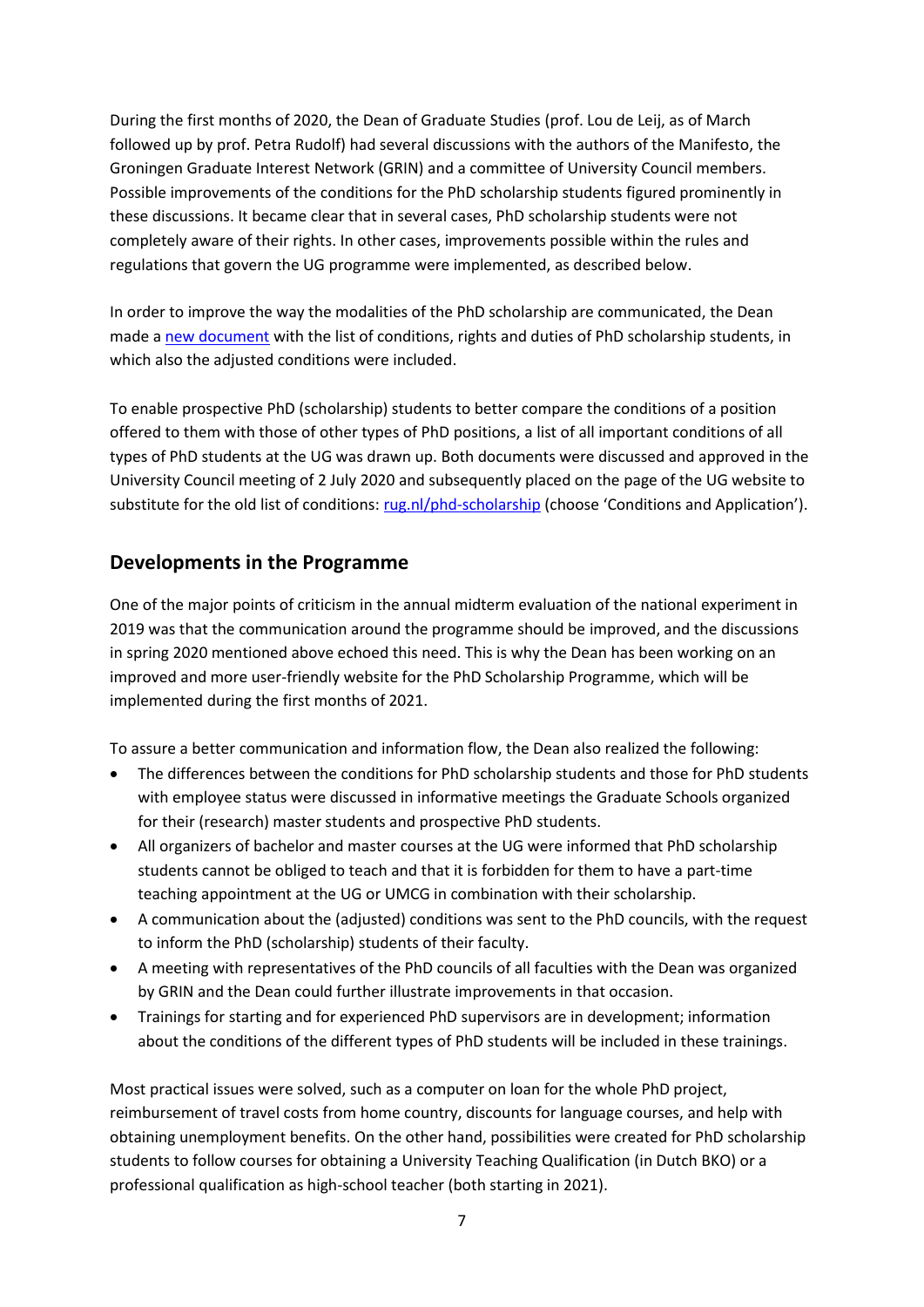Up to now, the UMCG has done the payroll calculations for UG PhD scholarship students (while the actual payments for UG PhD scholarship students are done by the FSSC). This situation has a number of disadvantages, *e.g*. that UG PhD scholarship students cannot use the UG Shared Services declaration portal and that it is very complicated to implement the 30% ruling for international PhD scholarship students. For efficiency reasons, the UG is opting to take over the payroll calculations for the UG PhD scholarship students. Therefore, it was placed on the UG AFAS roadmap 2020, but this had to be postponed with one year.

Like for all other PhD students, the covid-19 pandemic affects the PhD scholarship students. The Board of the UG is of the opinion that PhD scholarship students should benefit from measures to mitigate the effects of working from home and getting delayed. To this end, the Board made available an extra budget for the extensions of PhD scholarship students, besides the 0,45% of the total wage bill that could be used for extensions for employees with temporary contracts (like PhD students with employee status). As of January 2021, UG PhD scholarship students can, under certain conditions, participate in the [Tablet/Laptop](https://myuniversity.rug.nl/infonet/medewerkers/werk-en-carriere/voorwaarden/vergoedingen/tabletregeling/) scheme for UG employees (PhD scholarship students of the Faculty of Medical Sciences participate in the scheme for UMCG employees). For those who do not fulfill the conditions for participation, the equipment can be obtained on loan from the faculty or institute. Besides, all PhD scholarship students, including those from the Faculty of Medical Sciences, receive the € 25 internet allowance for working from home for UG employees during five months.

### **Career Perspectives Series**

This is the third academic year in which the Career Perspectives Series (CPS) has been running in its full extent. Due to the covid-19 pandemic, the PhD Introductory event and most of the CPS courses and workshops had to be moved to an online format (since March 2020). Despite this temporary setback, the CPS courses were running smoothly and registrations and attendance were very satisfactory, often reaching maximum capacity. The 'Outside Academia' courses were very popular, especially those where PhD alumni came to speak about their own career paths. The course 'My Future Career', the core of the CPS programme, was well attended and also running at maximum capacity. We are looking into ways to scale up the course in order to allow for higher numbers of participants.

Below, the recent updates and current developments to the CPS programme are given.

#### 1. Work Experience and Job Opportunities for PhD students

At the final stages of the PhD, PhD scholarship students who followed the My Future Career course and are interested in pursuing a career outside academia, can seek out internships or work experience opportunities in their field of interest. To facilitate this within the CPS programme, an online Employability platform is being developed together with Make it in the North and UG Career Services where PhD students can look for available work experience and Internship positions with external companies, industry, and governmental and non-governmental agencies in the North of the Netherlands (see [https://www.makeitinthenorth.nl\)](https://www.makeitinthenorth.nl/). In the near future, company networks will be extended to the rest of the Netherlands and Europe through, amongst others, the UG PhD Alumni network (see point 5), UG Career Services, and collaborating with the PhD Career programme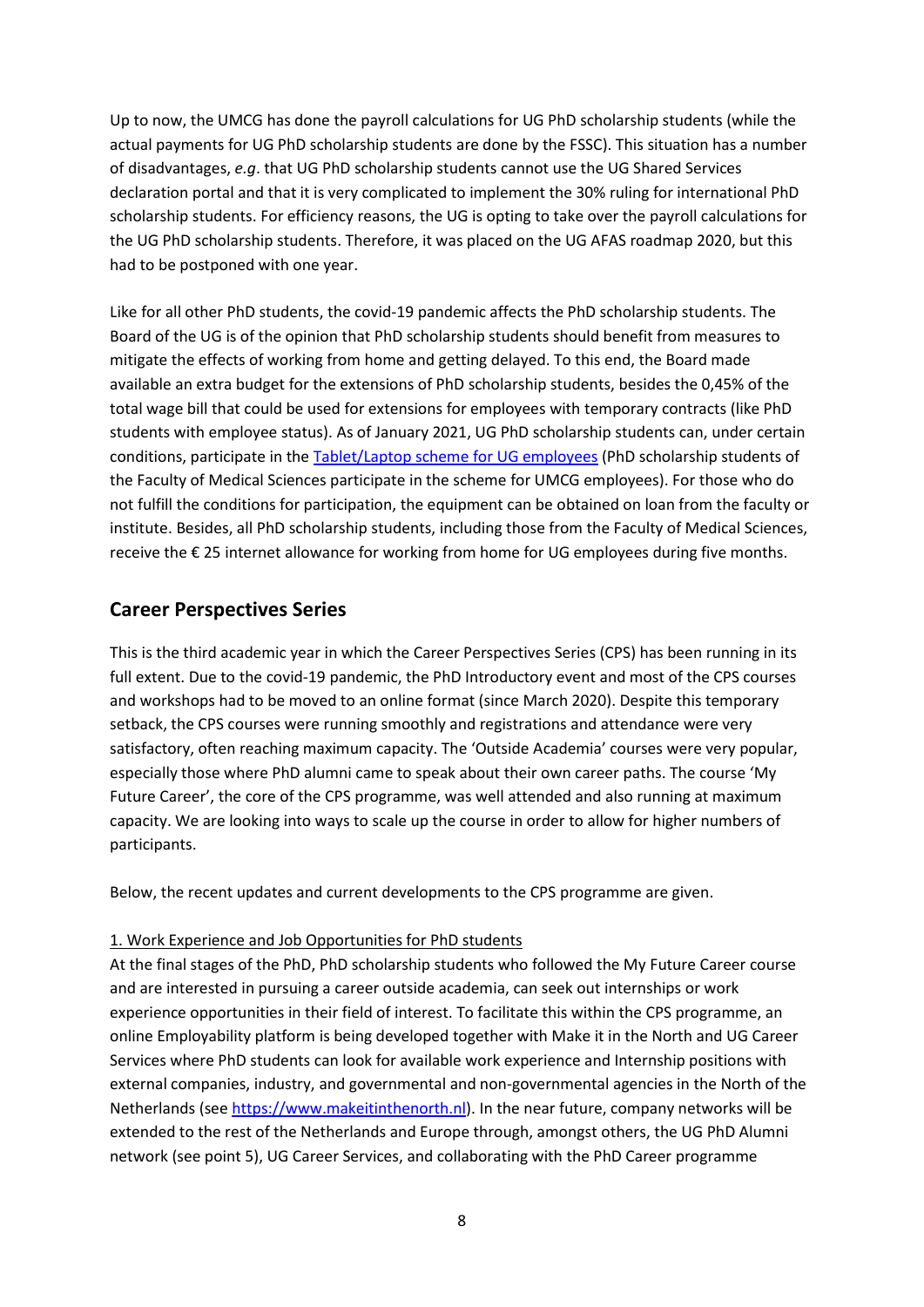currently being developed by Academic Transfer [\(https://www.academictransfer.com/en/your](https://www.academictransfer.com/en/your-career/)[career/\)](https://www.academictransfer.com/en/your-career/).

#### 2. Research Collaborations

To help PhD students broaden their network with external businesses, government, and organizations for potential career connections, together with the Dean of Industry Relations, a programme has been developed that brings together young researchers and external partners to collaborate on research topics of common interest. If PhD students would like to find an external partner, together with their supervisor they can contact the industry relations team at  $industry relations@rug.nl.$  In addition to facilitating career connections, these research collaborations also help PhD students to see the potential impact of their research on society, such as on policy changes, product development, or contributing to important societal challenges (such as digitalization, climate change, *etc*.). Such collaborations also broaden PhD students' research perspectives outside of their own academic research environment, which is an important skill if they decide to pursue a career outside academia.

#### 3. Career Events for PhD students

Within the PhD Employability Programme career events aimed at PhD students are promoted and offered. These include Meet & Greet Young Researcher events (organized by the Graduate Schools and Industry Relations 1-2 times per year), PhD Day Career Events (1 time per year), Beta Business days (1 time per year), and Meet your Future (various events throughout the year hosted by Make it in the North).

#### 4. PhD Career Portal

In order to make all career information easily available for PhD students, a PhD Career Portal website was created on My University where all the PhD career information described above can be found (see: [https://myuniversity.rug.nl/infonet/medewerkers/werk-en-carriere/informatie-voor-phds/phd](https://myuniversity.rug.nl/infonet/medewerkers/werk-en-carriere/informatie-voor-phds/phd-career-portal/)[career-portal/\)](https://myuniversity.rug.nl/infonet/medewerkers/werk-en-carriere/informatie-voor-phds/phd-career-portal/).

#### 5. Connect current PhD students with the UG PhD Alumni (mid 2021)

Together with the Alumni & Fundraising department and faculty Graduate Schools, a PhD Alumni programme is being developed. The aims of this programme are to connect the UG PhD alumni with the activities in the Career Perspectives Series such as inviting alumni to speak at CPS workshops and career events, but also to help mentor current PhD students, become involved in research collaborations, and post job vacancies in the (future) Alumni and Employability portal. We anticipate that the Alumni programme will be ready in mid 2021.

# **Wellbeing of PhD Scholarship Students**

PhD students, like all UG students and staff, had a hard time adjusting to the changed working conditions imposed by the covid-19 pandemic. A brief look at the first results from the 2020 PhD Wellbeing Survey, which summarize the replies from 473 PhD students with employee status and 246 PhD scholarship students, show that both categories experience the situation in a very similar way.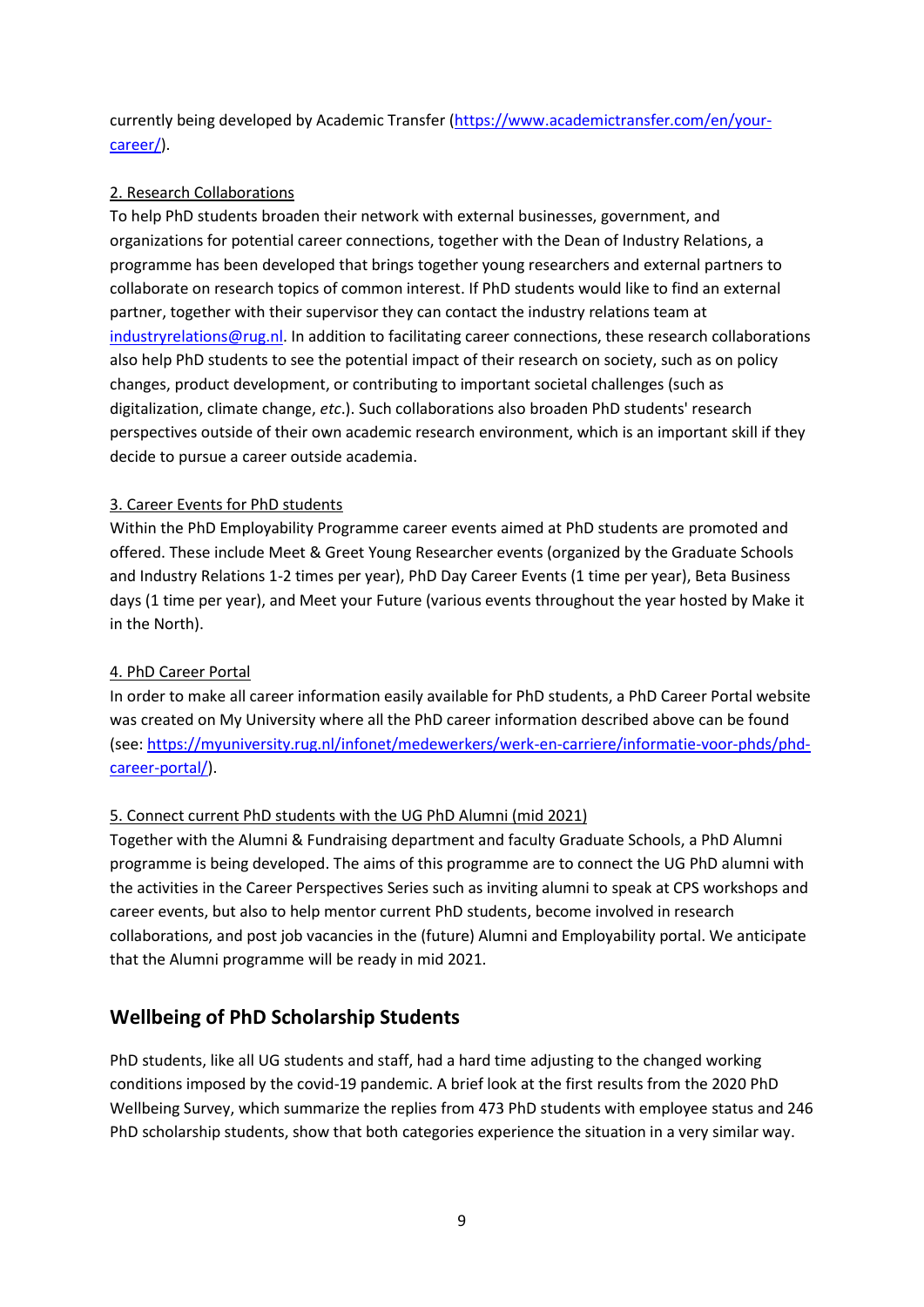There are slightly more PhD scholarship students (66.7%) who work exclusively at home than PhD students with employee status (62.4%), and the percentage of PhD students with employee status who alternate work at home and in the office is correspondingly higher.

For what working conditions are concerned, only about one fifth of all PhD students can concentrate better at home and has fewer distractions there. About two thirds say that they concentrate better in the office, have fewer distractions there, get more work done, and are more motivated there; half of the PhD students writes better and reads literature better in the office. The internet connection quality is better in the office for about half of all PhD students but another two fifth find no difference between the quality at the office and at home. The compensation of the internet costs for five months is intended to offer support for mitigating this difference. The quality of the PC is also an issue: 58.1% of the PhD scholarship students say they have a better PC/laptop at the office, while 45.5% of the PhD students with employee status shares that opinion. This is where the new regulation for laptops (either through the UG Tablet/Laptop scheme or on loan by the Graduate Schools) described above will bring improvement since through these measures all PhD students will have up-to-date hardware at home. More than 75% of all PhD students say they have an ergonomically better working place at the office (79.3% of PhD scholarship students versus 74% PhD students with employee status) and the extra attention both in facilitating taking material (chairs, big screens, etc.) from the office to the home and the financial help by the university will hopefully bring an improvement.

65.0% of PhD scholarship students and 61.7% of PhD students with employee status state that the pandemic has affected their PhD programme, but slightly more than one quarter of all PhD students state their project is on track and they will be able to finish in time, another quarter thinks they will recover the delays and also finish in time, while about one third thinks they will not finish in time. The rest either do not know or are already on a prolongation or other conditions. As already mentioned above, with the extra budget made available by the Board of the University for the extensions of PhD scholarship students, all PhD students will receive an identical support concerning prolongations.

In general, all PhD students are satisfied with the supervision they receive (judged by PhD students with employee status with 3.85/5 and by PhD scholarship students with 3.83/5) and with the PhD programme (judged by PhD students with employee status with 3.56/5 and by PhD scholarship students with 3.36/5)**.** However, about 11% of all PhD students say they think (very) often about quitting (no difference between categories).

It is important to mention that during the reporting period important measures were implemented to help PhD students maintain a good work-life balance, cope better with stress, stay healthy mentally and straightforwardly find help when problems arise. In addition to further consolidating support as can be seen on the [PhD Support webpage,](https://www.rug.nl/education/phd-programmes/during/phd-support/phd-support) a PhD psychologist as well as PhD counselors for the Faculty of Medical Sciences and the Faculty of Science and Engineering were hired. Additionally, special help for PhD students affected by covid-19 pandemic related stress and mental health issues was implemented.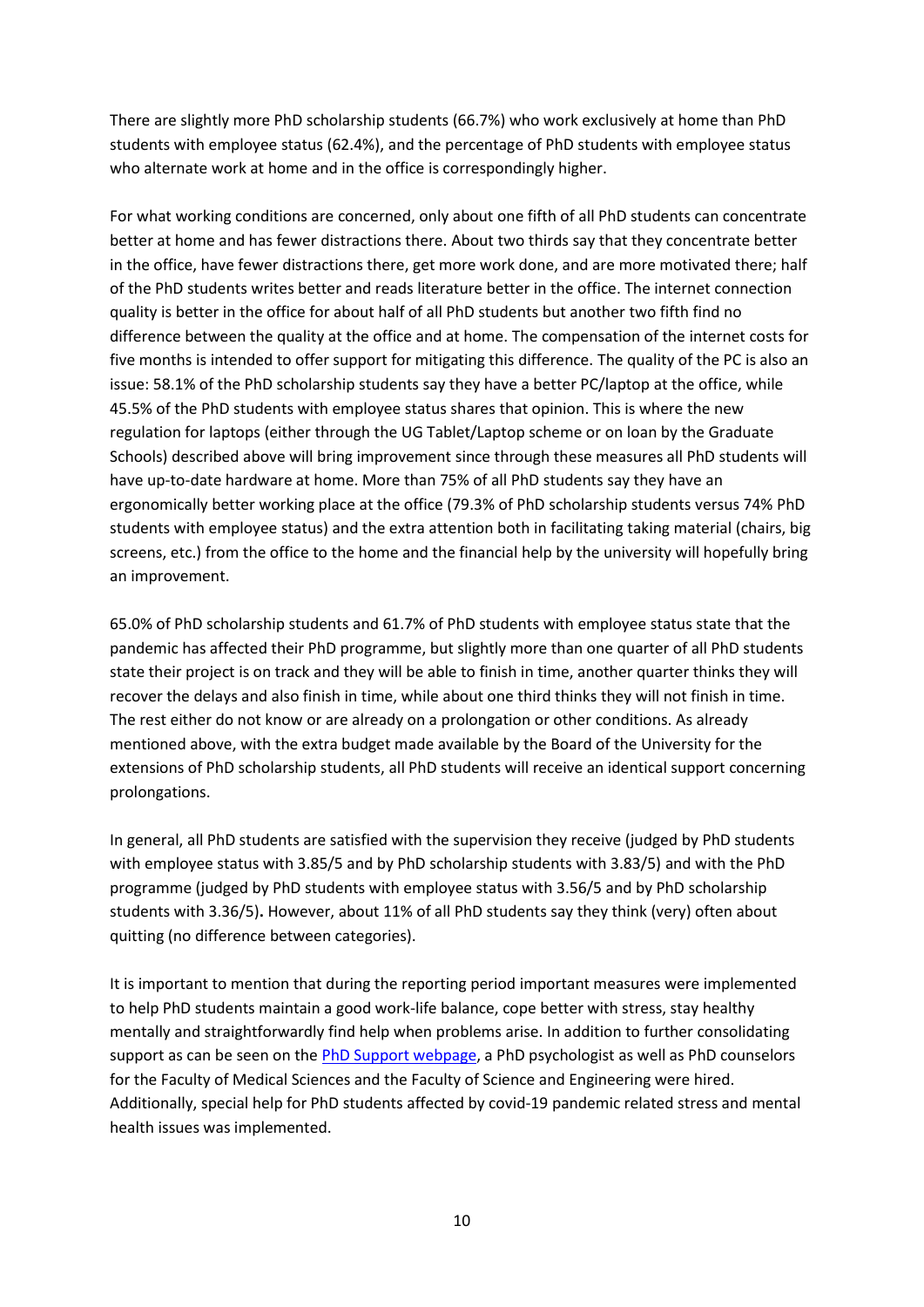# **Intake of PhD Scholarship Students**

Tables 1 shows the intake of PhD scholarship students during the first four years of the UG programme, divided by faculty, intake year (year 1-3 vs 4), and type of scholarship (full vs supplementary (top-up)).

*Table 1a. Intake of PhD scholarship students in the period September 2016 to August 2020, divided into scholarship type (full vs supplementary), faculty, and year (year 1-3 is September 2016 – August 2019, year 4 is September 2019 – August 2020). For full scholarships, the tables show how many were awarded to students with Dutch nationality. As of January 2019, new top-up scholarships are not part of the experiment anymore.*

|              | Year 1-3 |                |                | Year 4 |              |                |  | <b>Total</b> |        |                |                |      |        |      |
|--------------|----------|----------------|----------------|--------|--------------|----------------|--|--------------|--------|----------------|----------------|------|--------|------|
|              |          | Full           | Suppl.         | Tot.   | Full         |                |  |              | Suppl. | Tot.           |                | Full | Suppl. | Tot. |
| Fac.         |          | <b>NL</b>      |                |        |              | <b>NL</b>      |  |              |        | NL             |                |      |        |      |
| <b>FEB</b>   | 21       | $\overline{2}$ | 6              | 27     | $\mathbf{1}$ |                |  | $\mathbf{1}$ | 22     | $\overline{2}$ | 6              | 28   |        |      |
| <b>FGGW</b>  | 13       | 5              | $\overline{2}$ | 15     | 1            |                |  | 1            | 14     | 5              | $\overline{2}$ | 16   |        |      |
| FGMW         | 20       | 12             | 12             | 32     | 3            | 1              |  | 3            | 23     | 13             | 12             | 35   |        |      |
| FdL          | 43       | 21             | 10             | 53     | $\mathbf{1}$ |                |  | 1            | 44     | 21             | 10             | 54   |        |      |
| <b>FMW</b>   | 207      | 115            | 110            | 317    | 5            | $\mathbf{1}$   |  | 5            | 212    | 116            | 110            | 322  |        |      |
| <b>FRG</b>   | 24       | 21             | 3              | 27     | 3            | 3              |  | 3            | 27     | 24             | 3              | 30   |        |      |
| <b>FRW</b>   | 16       | $\overline{7}$ | 5              | 21     | 3            |                |  | 3            | 19     | $\overline{7}$ | 5              | 24   |        |      |
| <b>FSE</b>   | 140      | 34             | 162            | 302    | 8            | 1              |  | 8            | 148    | 35             | 162            | 310  |        |      |
| <b>FWB</b>   | 14       | $\overline{7}$ | $\overline{2}$ | 16     |              |                |  |              | 14     | 7              | 2              | 16   |        |      |
| <b>CF</b>    | 14       | 12             |                | 14     | 3            | $\mathbf{1}$   |  | 3            | 17     | 13             |                | 17   |        |      |
| <b>Total</b> | 512      | 236            | 312            | 824    | 28           | $\overline{7}$ |  | 28           | 540    | 243            | 312            | 852  |        |      |

Full names of faculties:

| FEB:       | <b>Faculty of Economics and Business</b>          |
|------------|---------------------------------------------------|
| FGGW:      | <b>Faculty of Theology and Religious Studies</b>  |
| FGMW:      | <b>Faculty of Behavioural and Social Sciences</b> |
| FdL:       | <b>Faculty of Arts</b>                            |
| <b>FMW</b> | Faculty of Medical Sciences (UMCG/FMW)            |
| FRG:       | Faculty of Law                                    |
| FRW:       | <b>Faculty of Spatial Sciences</b>                |
| FSE:       | Faculty of Science & Engineering                  |
| FWB:       | Faculty of Philosophy                             |
| CF:        | Campus Fryslân                                    |

The numbers in Table 1a deviate slightly from those in the evaluation of the third year. The reason is that in April 2020 KVI-CART stopped as an interfaculty institute and its PhD (scholarship) students moved, together with their research groups, to FSE and FMW. Also, there were some last-minute shifts between starting dates in the third and the fourth year, so that Table 1a shows that 824 PhD scholarship students started until the third year, *i.e*. until 31 August 2019, instead of the 825 mentioned in the evaluation report of the third year. Most of the PhD scholarship students in the second round will start as of September 2020. They are not included in this evaluation yet.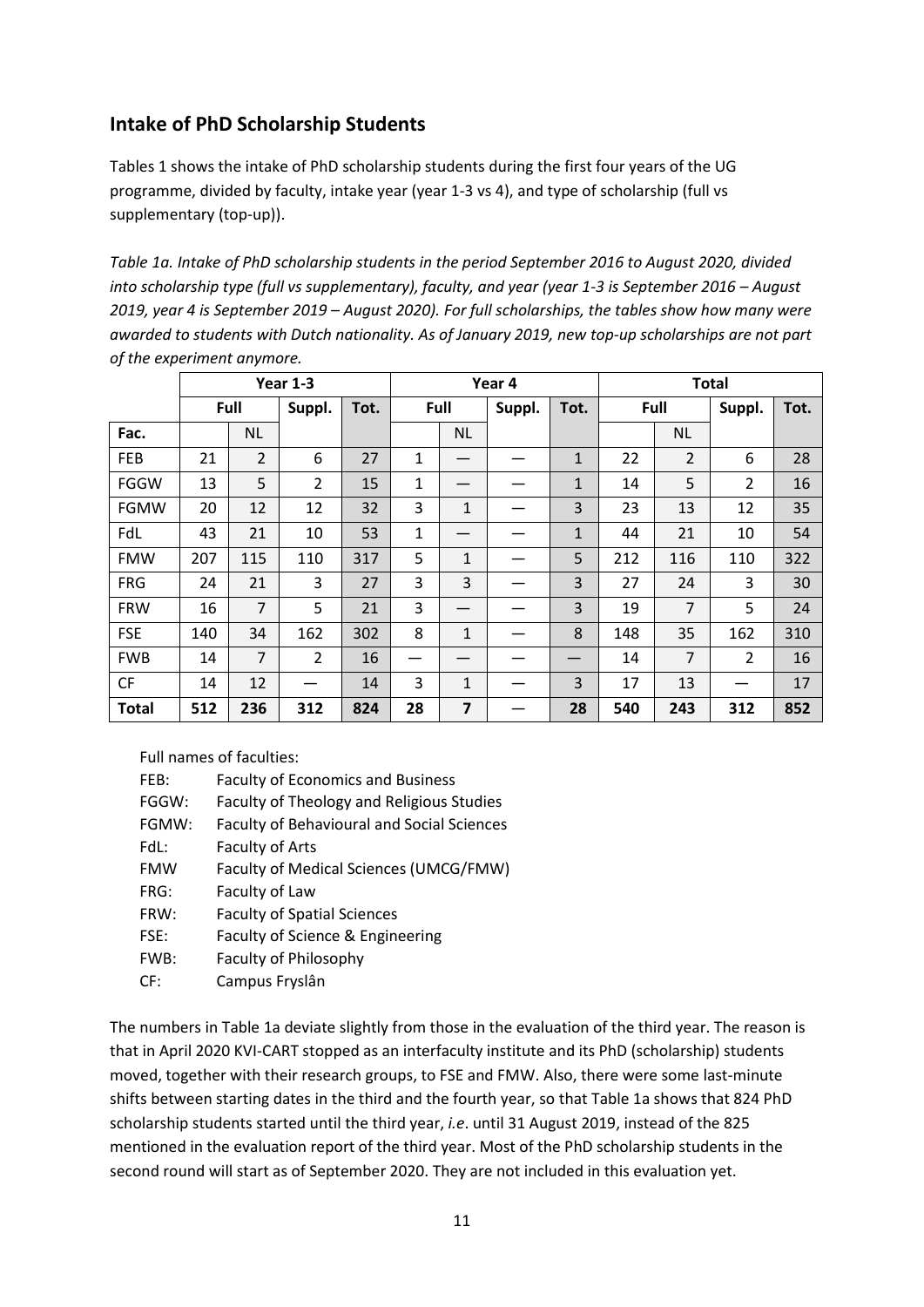Because as of January 2019, the new supplementary (top-up) scholarships are not part of the experiment anymore, during the fourth year no intake of this type of scholarships is reported. The new intake came only from PhD students with full scholarships. After the stop to the intake by the Board of the UG in November 2018, the 30 places remaining at that time were distributed over the faculties: they received 3 remaining places each. The majority of the faculties already filled these places during the second half of the third year (spring 2019), but faculties like FGMW and FRG waited with filling them until the new cohort of their research master students was able to start with a PhD programme in September 2019.



*Figure 1. Intake per month of PhD scholarship students with a full scholarship for the period September 2016 to August 2020 (blue line). Until December 2018, the numbers of top-up scholarships (red line) and the total intake per month (in green) are shown.*

Figure 1 shows how intake numbers changed over time, divided into full and top-up scholarships. The figure clearly shows the impact of the programme launch and the fact that the majority of PhD scholarship students start their programme in September - November. It is also clear from the figure that awardees of a top-up scholarship are not in the programme anymore since January 2019 and that in 2019 and the first part of 2020 only a small amount of full scholarship awardees has started.

### **Graduations**

Until August 2020, 29 PhD scholarship students completed their PhD programme with a graduation. Of them, 20 had a full scholarship and nine a top-up. Remarkably, 18 were in a sandwich programme and did part of their programme at another university, either with a three- or four-year scholarship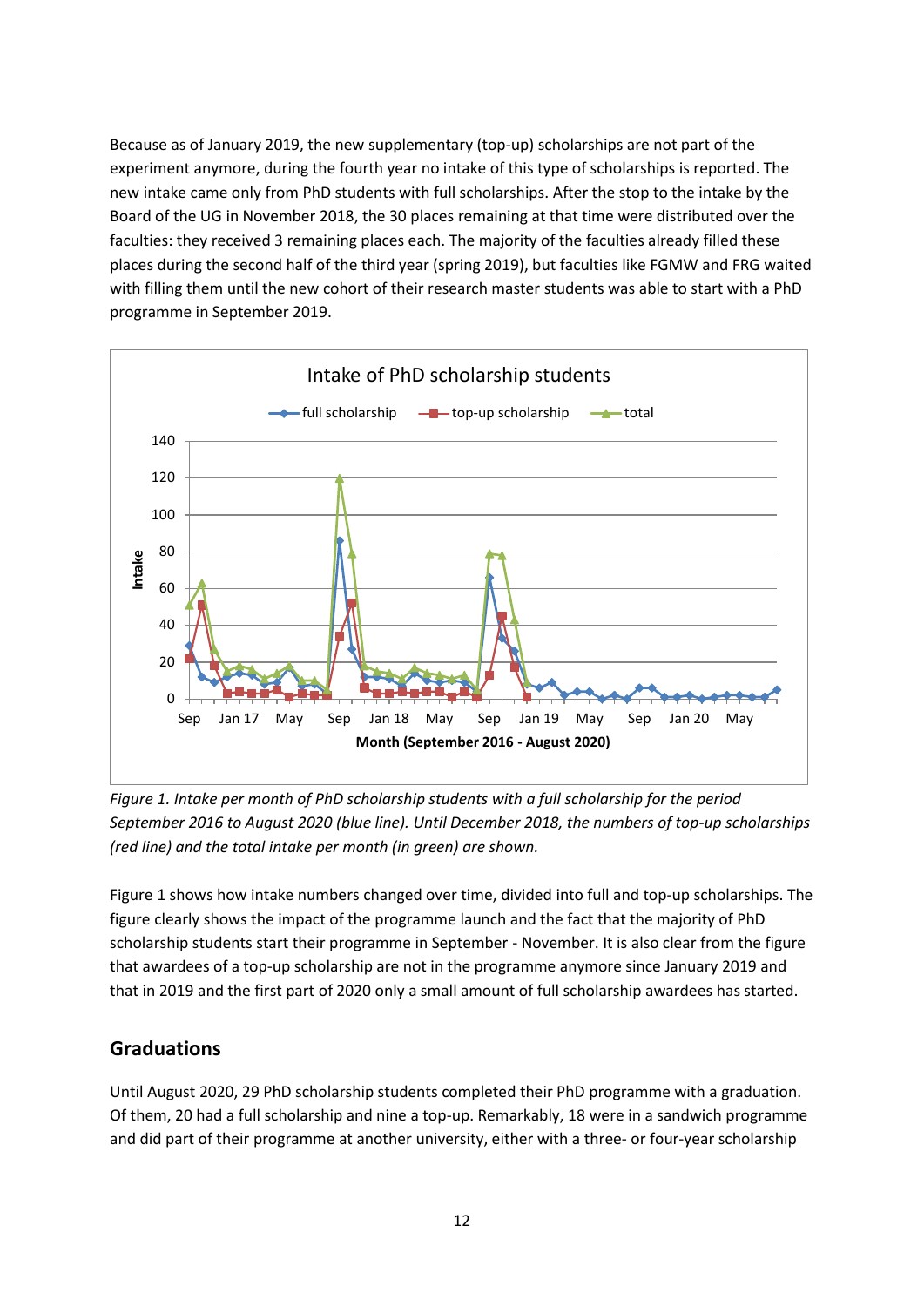from their home country, topped up part of the time by the UG, or with a full scholarship from the UG/UMCG for the time they spent at UG/UMCG.

Most of the PhD scholarship students with an early graduation were from FMW (22), three were from FSE, while FEB, FGMW, FdL, and FRG each had one. Four of them were Dutch nationals, the others internationals.

The nine graduations in the third year were all from PhD scholarship students with a three-year contract (mostly from FMW). The graduations in the fourth year were mostly from PhD scholarship students with a four-year contract. Since all of them graduated within four years from the start of the PhD Scholarship Programme, clearly all of them graduated also within four years of the start of their contract, which testifies to the excellent capabilities and the dedication of these PhD scholarship students. One of them graduated with cum laude distinction.

Sixteen of the PhD scholarship students who graduated have post-doctoral or research positions in academia, two have research positions in industry, two have teaching positions at a university, two are medical doctors in a hospital, two have positions as a medical doctor in training (*arts in opleiding*), and five did not find a position so far or are not searching yet.

### **Premature Termination of Contract**

Until August 2020, the scholarship was prematurely terminated for 48, i.e. 5.6%, of the 852 PhD scholarship students, a percentage very similar to that for all other PhD students, 6-7% of whom stop during their contract. Of these 48 PhD scholarship students, 21 had a negative outcome of the go/nogo-interview, three stopped because of protracted illness, and 24 stopped at their own request. Ten of this latter group accepted another PhD place. 17 of the 48 PhD scholarship students who stopped (about 2% of the intake) did so within a year. Also this 'drop-out rate' is comparable to that of other PhD students, 1-2% of whom usually pull out within a year. Of the 48 PhD scholarship students whose contract stopped, 32 had a full scholarship. In other words, proportionately more PhD students with a full scholarship did not continue than those with a supplementary scholarship. Sixteen were Dutch nationals, which is in line with the percentage of Dutch PhD students in the programme (29%: 241 out of 842). 22 of the PhD scholarship students who pulled out were from the Faculty of Science & Engineering, 16 from the Faculty of Medical Sciences and ten from faculties in the Social Sciences and Humanities.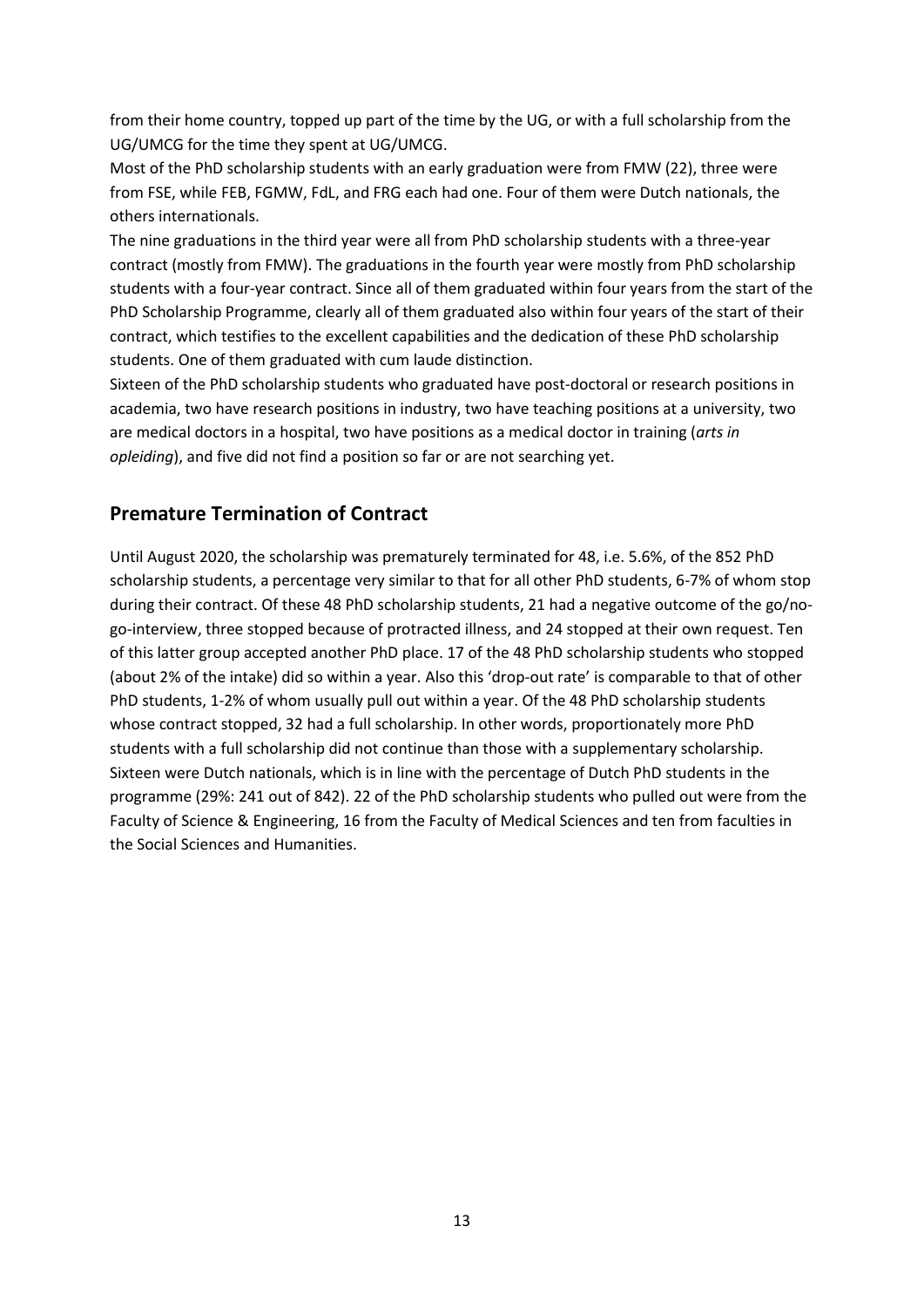# **Appendix 1. Impact of the PhD Scholarship Programme**

#### **Intake of PhD Students**

In the Order in Council, the Minister requested that information should be included in the final evaluation as to whether there were changes in the total PhD student intake since 1 January 2016 in terms of type of student, country of origin and educational field. To this end, Tables 2a, 2b and 2c below show the breakdown for all new PhD students in 2015 - 2020.

| <b>Faculty</b>                         | 2015           | 2016 | 2017     | 2018 | 2019     | 2020* |
|----------------------------------------|----------------|------|----------|------|----------|-------|
| Economics and Business (FEB)           | 38             | 30   | 27       | 43   | 38       | 5     |
| Theology and Religious Studies (FGGW)  | 16             | 8    | 10       | 6    | 12       | 3     |
| Behavioural and Social Sciences (FGMW) | 61             | 57   | 72       | 46   | 56       | 11    |
| Arts (FdL)                             | 58             | 64   | 54       | 65   | 53       | 12    |
| Medical Sciences (FMW)                 | 260            | 341  | 339      | 328  | 313      | 122   |
| Law (FRG)                              | 24             | 26   | 26       | 22   | 14       | 10    |
| <b>Spatial Sciences (FRW)</b>          | 12             | 14   | 21       | 22   | 18       | 10    |
| Science & Engineering (FSE)            | 188            | 219  | 272      | 267  | 217      | 95    |
| Philosophy (FWB)                       | 3              | 11   | 9        | 10   | 7        | 4     |
| Campus Fryslân (CF)                    | 0              | 3    | 10       | 13   | 11       | 6     |
| <b>KVI-CART</b>                        | $\overline{2}$ | 0    | $\Omega$ | 1    | $\Omega$ | 0     |
| <b>UG total</b>                        | 662            | 773  | 840      | 823  | 739      | 278   |

*Table 2a. Intake of all new PhD students in 2015-2020, divided into faculty<sup>1</sup> (source: Hora Finita<sup>2</sup> ).*

\*Figures until 31 August 2020.

**.** 

From Table 2a, the development of the PhD Scholarship Programme can be followed clearly: an increase in intake in the year of the start of the programme (2016), followed by a year in which PhD scholarship students could be attracted limitlessly (2017), a year with a proclaimed stop in November (2018), a year with only limited intake of PhD scholarship students with full scholarship but continued intake of awardees of top-ups (2019), and finally a year in which positions became available again (2020).

<sup>&</sup>lt;sup>1</sup> Due to the fact that in all faculties PhD students are sometimes registered retrospectively, the intake numbers for the years 2015-2018 are slightly higher than those in the previous evaluation reports. The largest effect is seen in the intake of 2019 (registered as 519 on 16 October 2019; see the evaluation report of the third year). <sup>2</sup> The PhD registration and monitoring platform of the UG.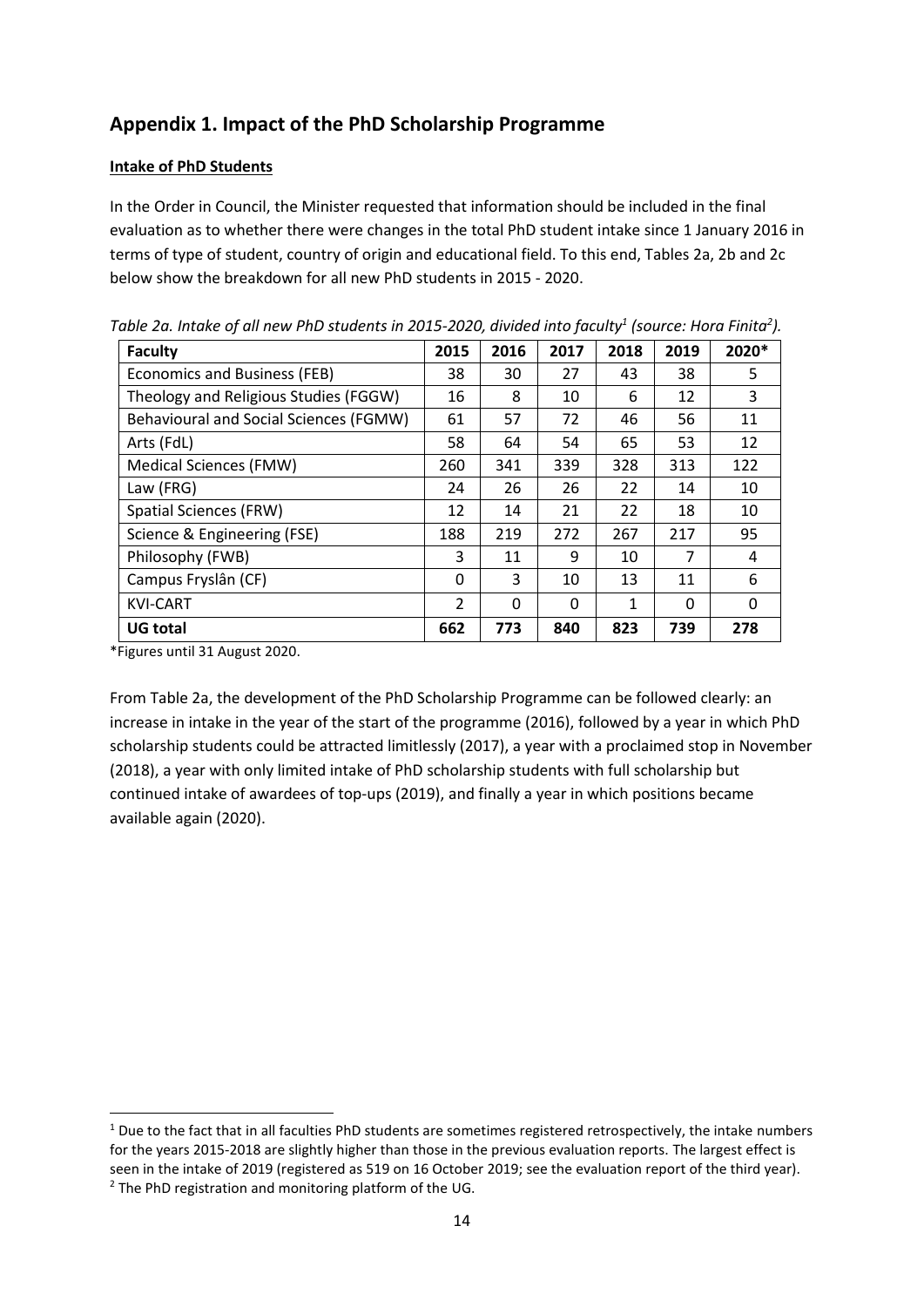*Table 2b. Intake in the years 2015-2020, divided into the various VSNU PhD student status categories*<sup>3</sup> *(source: Hora Finita).*

| <b>VSNU PhD student status</b>                  | 2015 | 2016 | 2017 | 2018 | 2019 | 2020* |
|-------------------------------------------------|------|------|------|------|------|-------|
| 1a. PhD student with employee status            | 369  | 371  | 274  | 290  | 373  | 150   |
| 1b. Employee conducting PhD research            | 20   | 29   | 29   | 24   | 29   | 15    |
| 2a. PhD student on scholarship from UG/UMCG     | 29   | 70   | 214  | 215  | 55   | 13    |
| 2b. PhD student on scholarship from other inst. | 88   | 139  | 143  | 119  | 107  | 18    |
| 3. PhD student on external funding              | 45   | 75   | 83   | 69   | 71   | 34    |
| 4. External PhD student (self-funded)**         | 97   | 83   | 88   | 94   | 96   | 45    |
| Unknown/not filled in                           | 14   | 6    | 9    | 12   | 8    | 3     |
| <b>UG total</b>                                 | 662  | 773  | 840  | 823  | 739  | 278   |

\* Figures until 31 August 2020.

**.** 

\*\* In Dutch: *Buitenpromovendus*.

In the new VSNU PhD student categorization<sup>3</sup>, PhD students with a full scholarship are categorized as type 2a (PhD student on scholarship from UG/UMCG), while PhD students with a scholarship from their country of origin are type 2b (PhD student on scholarship from another institution). PhD students with a full scholarship who started in 2015 are international 'sandwich' PhD students (UG Ubbo Emmius programme). They began their programmes before 1 September 2016 and they fall outside the scope of the PhD Scholarship Programme. PhD students with a scholarship from their country of origin were already coming to the UG before the PhD Scholarship Programme was launched, but thanks to the appeal of the Programme, and the top-ups it provides, their number increased.

The number of PhD students with employee status fell slightly after 2016, but rose to its original level again in 2019. This was due to the fact that in 2019 hardly any scholarship positions were available anymore and the Board decided to also subsidize PhD students with employee status during 2019 and 2020. Starting in 2021, the Board will again only subsidize PhD scholarship positions in the Ubbo Emmius programme, as it was intended from the start.

Table 2b clearly shows the rise and fall of the numbers of PhD scholarship students with a full scholarship (type 2a) during 2015-2019. Now that the second round of the PhD Scholarship Programme started, it is obvious that the numbers will rise again in 2020 (this will become clear in the data as soon as all PhD students who started in 2020 are registered in Hora Finita).

It is also clear from Table 2b that the number of awardees of top-up scholarships did not drop that much in 2019, due to the fact that these scholarships could be attributed outside the experiment, which made them independent of the quota in the experiment.

<sup>&</sup>lt;sup>3</sup> See [https://vsnu.nl/files/documenten/Domeinen/Onderzoek/Types\\_of\\_PhD\\_candidates.pdf.](https://vsnu.nl/files/documenten/Domeinen/Onderzoek/Types_of_PhD_candidates.pdf)

PhD scholarship students are categorized as either status 2a (if awarded a full scholarship from the UG/UMCG) or 2b (if awarded a supplementary (top-up) scholarship from the UG/UMCG). In the VSNU system of before 2019, the PhD scholarship students were categorized as status 3a and 3b, respectively. Due to the redefinition, some minor shifts may be seen.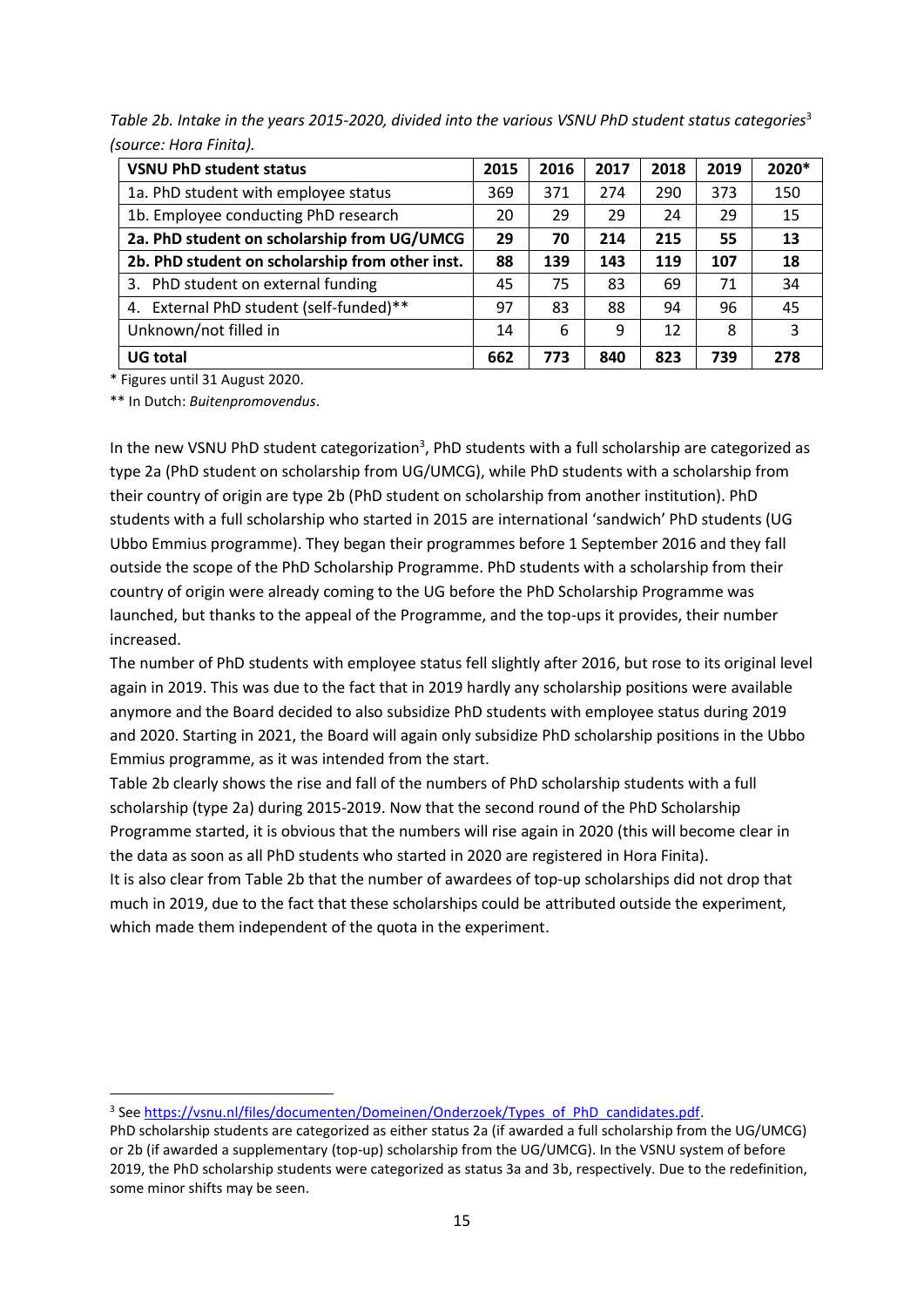| <b>Nationality</b>    | 2015 | 2016 | 2017 | 2018 | 2019 | 2020* |
|-----------------------|------|------|------|------|------|-------|
| Dutch                 | 346  | 385  | 361  | 375  | 384  | 148   |
| EU (non-Dutch)        | 94   | 118  | 168  | 132  | 135  | 59    |
| Non-EU                | 207  | 248  | 297  | 307  | 211  | 68    |
| Unknown/not filled in | 15   | 22   | 14   | 9    | 9    |       |
| <b>UG total</b>       | 662  | 773  | 840  | 823  | 739  | 278   |

*Table 2c. Intake in 2015-2020, divided by nationality (source: Hora Finita).*

\* Figures until 31 August 2020.

Table 2c shows that the number of Dutch PhD students stayed about the same in 2015-2019. The variation in the intake of PhD students seems mainly due to the variation in the intake of non-EU PhD students. The intake numbers are higher during 2017 and 2018, when the PhD scholarship positions were abundant, and lower again in 2019, when less full-scholarship positions were available.

#### **Number of PhD Graduations**

In the Order in Council, the Minister requested that information be included in the final evaluation as to whether the university awarded more PhD degrees as a result of the programme (compared to the period 2010-2016), and, if so, whether this differed for each educational field. The evaluation must also include information as to whether the number of PhD graduates and the number of PhD students has changed since 1 January 2016 in terms of category, country of origin and educational field. To this end, as baseline measurements we are using the overviews generated in Hora Finita regarding the number of PhD graduates from the various faculties (*i.e.* educational fields) in the period 2010-2020 (see Table 3a) and the distribution per PhD student status and country of origin of those who were awarded their PhD degrees in 2015-2020 (see Tables 3b-c).

|             | 2010           | 2011 | 2012         | 2013 | 2014           | 2015           | 2016 | 2017 | 2018 | 2019 | 2020*        |
|-------------|----------------|------|--------------|------|----------------|----------------|------|------|------|------|--------------|
| <b>FEB</b>  | 26             | 31   | 33           | 24   | 26             | 29             | 23   | 25   | 22   | 30   | 13           |
| <b>FGGW</b> | 4              | 3    | $\mathbf{1}$ | 3    | 5              | 3              | 2    | 5    | 5    | 6    | 5            |
| <b>FGMW</b> | 24             | 24   | 26           | 24   | 33             | 50             | 28   | 37   | 35   | 33   | 18           |
| FdL         | 28             | 26   | 36           | 33   | 24             | 34             | 30   | 29   | 35   | 36   | 23           |
| <b>FMW</b>  | 147            | 156  | 188          | 159  | 197            | 209            | 224  | 192  | 195  | 243  | 104          |
| <b>FRG</b>  | 10             | 15   | 13           | 15   | 13             | 12             | 16   | 16   | 18   | 18   | 11           |
| <b>FRW</b>  | 10             | 8    | 8            | 10   | 6              | 13             | 21   | 13   | 15   | 11   | 3            |
| <b>FSE</b>  | 139            | 133  | 137          | 146  | 134            | 146            | 185  | 170  | 177  | 163  | 86           |
| <b>FWB</b>  | $\overline{2}$ | 3    | 5            | 3    | $\overline{2}$ | 3              | 5    | 11   | 2    | 3    | $\mathbf{1}$ |
| <b>CF</b>   |                |      |              |      |                |                |      |      |      | 1    |              |
| <b>CART</b> | 7              | 8    | 4            | 7    | 3              | $\overline{2}$ | 1    | 4    | 3    | 2    | 3            |
| UG          | 397            | 407  | 451          | 424  | 443            | 501            | 535  | 502  | 507  | 546  | 267          |

*Table 3a. Number of PhD graduations per faculty in 2010-2020 (source: Hora Finita).*

**total** \* Figures until 31 August 2020.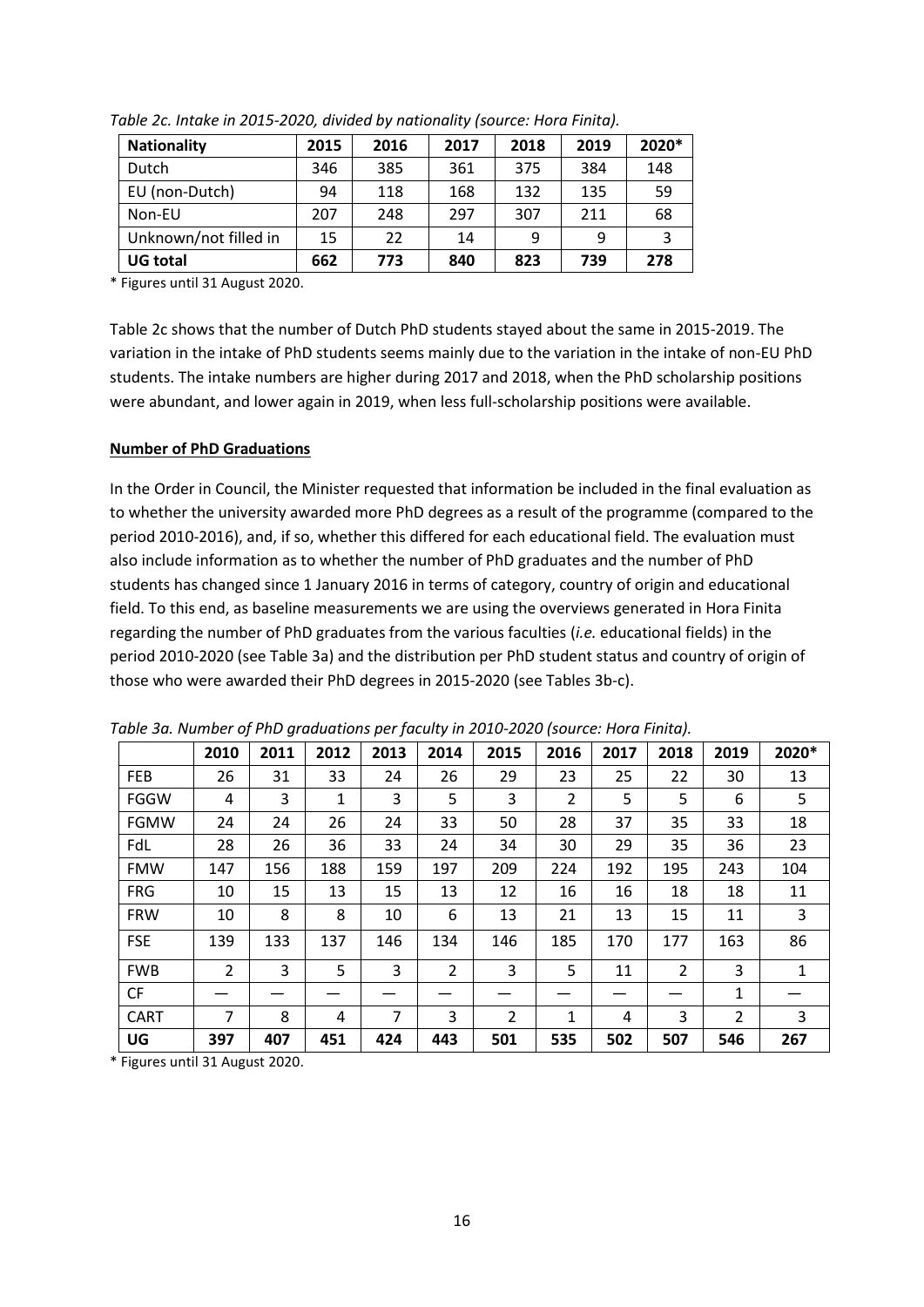The rise in the number of PhD graduations in 2019 and 2020 is already partly an effect of the start of the PhD Scholarship Programme in 2016. As mentioned in the previous chapter, 29 PhD scholarship students graduated until August 2020. All of them graduated within four years from the start of their programme.



*Figure 2. Number of PhD graduations per year during the past 20 years in Groningen (in blue) compared to the corresponding numbers in the Netherlands divided by 10 (in red) (data: VSNU).*

In Figure 2, the PhD graduations at the UG are compared with those in the Netherlands for 2000- 2019. The figure shows that until 2015, the UG had approximately 10% of the PhD graduations in the Netherland, while from 2016 onwards, the UG seems to have more than 10% structurally. The PhD Scholarship Programme of the UG has certainly importantly contributed to this trend as intended by the Minister when starting the experiment.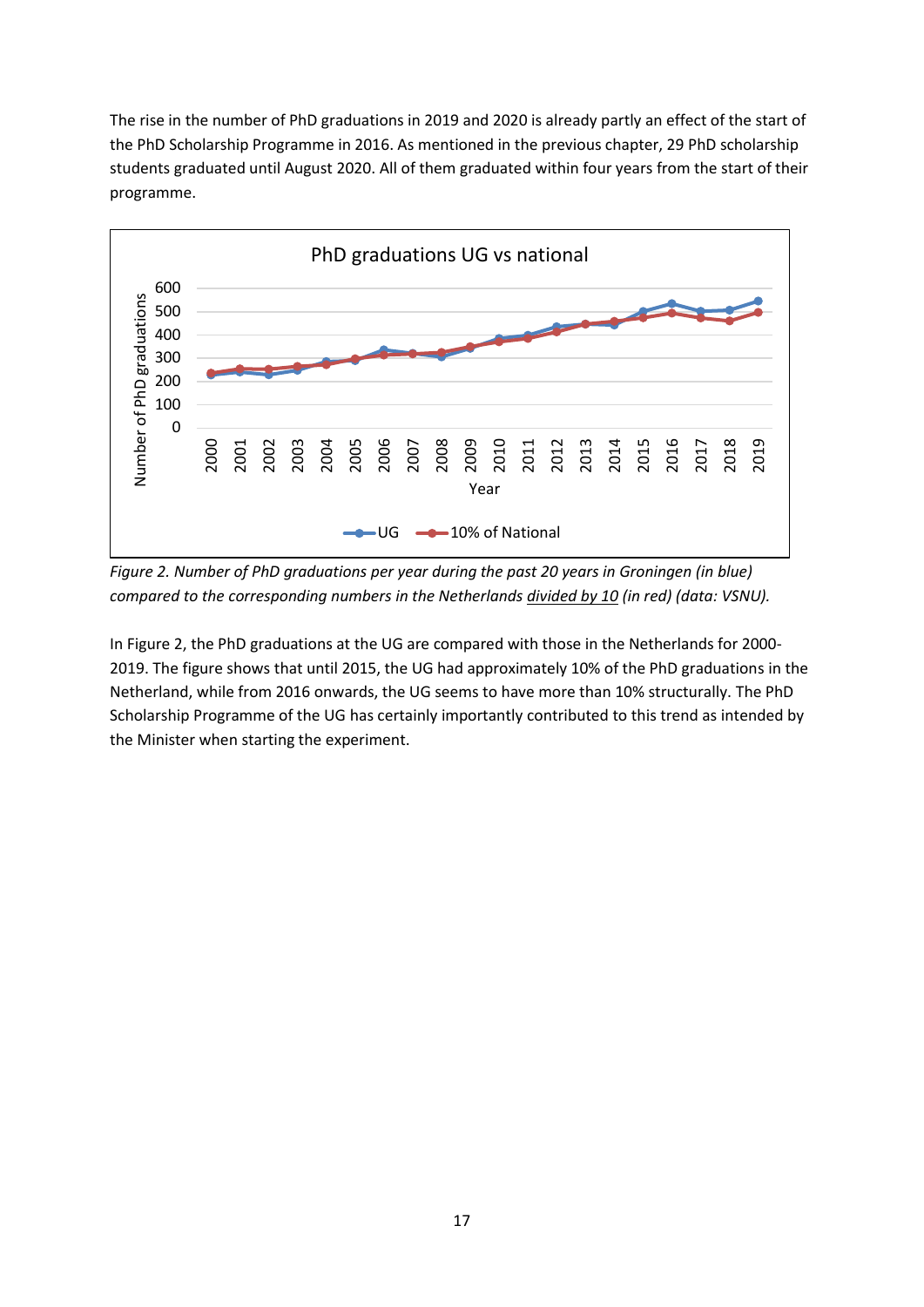*Table 3b. Number of PhD graduations in 2015-2020, divided into the various VSNU PhD student status categories (source: Hora Finita).*

| <b>VSNU PhD student status</b>                  | 2015 | 2016 | 2017 | 2018 | 2019 | 2020* |
|-------------------------------------------------|------|------|------|------|------|-------|
| 1a. PhD student with employee status            | 267  | 312  | 292  | 306  | 294  | 130   |
| 1b. Employee conducting PhD research            | 31   | 34   | 30   | 23   | 39   | 13    |
| 2a. PhD student on scholarship from UG/UMCG     | 70   | 42   | 41   | 31   | 42   | 22    |
| 2b. PhD student on scholarship from other inst. | 30   | 51   | 51   | 52   | 60   | 54    |
| 3. PhD student on external funding              | 21   | 33   | 27   | 42   | 41   | 21    |
| 4. External PhD student (self-funded)           |      | 52   | 56   | 50   | 65   | 27    |
| Unknown/not filled in                           | 21   | 11   | 5    | 3    | 5    |       |
| <b>UG</b> total                                 | 501  | 535  | 502  | 507  | 546  | 267   |

\* Figures until 31 August 2020.

Until 2019, most of the PhD students with a scholarship who graduated (type 2a and 2b) were oldstyle 'bursary' students (including those with a scholarship from their home country without a UG top-up). In 2019 the first graduations of PhD students from the PhD Scholarship Programme took place. In 2019, these were 14 (twelve with a full scholarship and two with a top-up) and until 31 August in 2020, these were 15 (eleven with a full scholarship and four with a top up). This means that also in 2020 still most of the PhD students with a scholarship who graduated were old-style 'bursary' students.

The numbers of PhD students with employee status who graduated has been rather stable in the past years, which dovetails with the intake numbers (Table 2b). It looks like the main increase is caused by the relatively large number of PhD students with their own scholarship (type 2b).

| <b>Nationality</b>    | 2015 | 2016 | 2017 | 2018 | 2019 | 2020* |
|-----------------------|------|------|------|------|------|-------|
| Dutch                 | 286  | 298  | 267  | 263  | 274  | 116   |
| EU (non-Dutch)        | 72   | 86   | 92   | 95   | 86   | 36    |
| Non-EU                | 137  | 146  | 138  | 148  | 176  | 106   |
| Unknown/not filled in | 6    |      |      |      | 10   | 9     |
| <b>UG total</b>       | 501  | 535  | 502  | 507  | 546  | 267   |

*Table 3c. Number of PhD graduates in 2015-2020, divided into nationality (source: Hora Finita).*

\* Figures until 31 August 2020.

Table 3c shows an increase in the number of PhD graduations of non-EU PhD students. This fits with the increasing number of graduations of PhD students with their own scholarship in Table 3b and is a confirmation that UG's efforts to assure this category a better income and better social security are recognized by PhD candidates when they choose the institution where to carry out their project. For the rest, the numbers are fairly constant.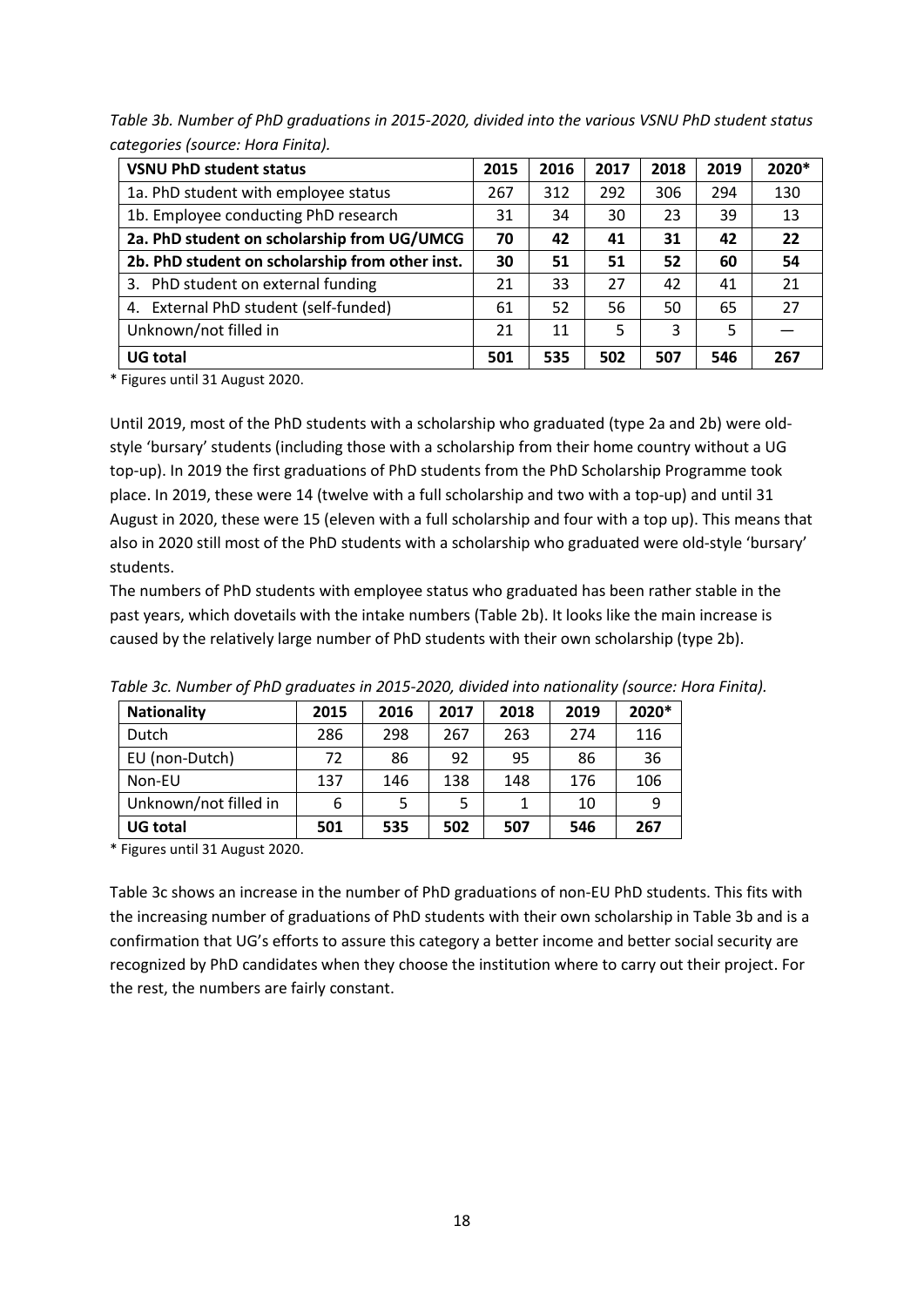# **Appendix 2. Administrative issues in regard to external institutions**

The Ministry of Education, Culture and Science (OCW) set a framework in the Decree on PhD training programme experiment (AMvB). The Decree does not describe in detail all the implementation aspects. This led to problems that cannot be solved by the UG but every effort is made to assure that PhD scholarship students are well informed and supported. The PhD Scholarship Desk, the faculty Graduate Schools and the Dean of Graduate Studies also immediately exchange information when any issue comes to light.

The status of the PhD scholarship students is new to external institutions such as the SVB (*Sociale VerzekeringsBank*) and the UWV (*Uitvoeringsinstituut Werknemersverzekeringen*). Therefore, this must be constantly brought to the attention of these external institutions.

Apart from the fact that not all implementation aspects were described in detail and the status of the PhD scholarship student is new to the organizations such as the SVB and the UWV, internal policy changes within these institutions can have an impact on administrative procedures. In order to inform PhD students of these changes in procedure or implementation at these institutions, an effort is made to communicate these as clearly as possible within the UG in order to prevent misunderstandings by PhD scholarship students. This is especially crucial for procedures that change with respect to the initial information the PhD scholarship students receive at the start of their PhD project. The relevant information is also communicated through a newsletter and placed on the intranet pages for PhD students.

Nevertheless, we report here the following information with regards to health insurance and employment history.

#### Health insurance (situation March 2021)

It appears that health insurance companies changed their application procedure and want certainty in advance about the type of health insurance they issue. This is related to the concept of 'residency'. A resident of the Netherlands is obliged to take out Dutch basic health insurance; a non-resident must ensure that s/he is adequately insured for medical expenses in the Netherlands, but cannot take out Dutch basic health insurance. EU PhD students are obliged to take out Dutch basic health insurance based on the EU treaty. Non-EU PhD students are not covered by this EU treaty and, due to the changed procedure, must submit an application to the SVB in advance. The provision of information within the UG was adjusted accordingly. Non-EU students are informed in advance that they should submit a Wlz application to the SVB (*Wet langdurige zorg*; in order to present the outcome to a Dutch health insurance company). This adjustment was communicated in the newsletter for PhD scholarship students. Furthermore, a communication leaflet was designed and distributed on a national level in order to improve the transparency on the implementation of schemes.

#### Contract history (situation March 2021)

PhD scholarship students who approach the end of their agreement, have to arrange an update of their contract history at the UWV (with help of the PhD Scholarship Desk). The UG currently investigates how this procedure can be optimized, so that the total contract history of the PhD scholarship student is visible at UWV and the above-mentioned update may become obsolete in the future. This situation was communicated in the newsletter for PhD scholarship students as well.